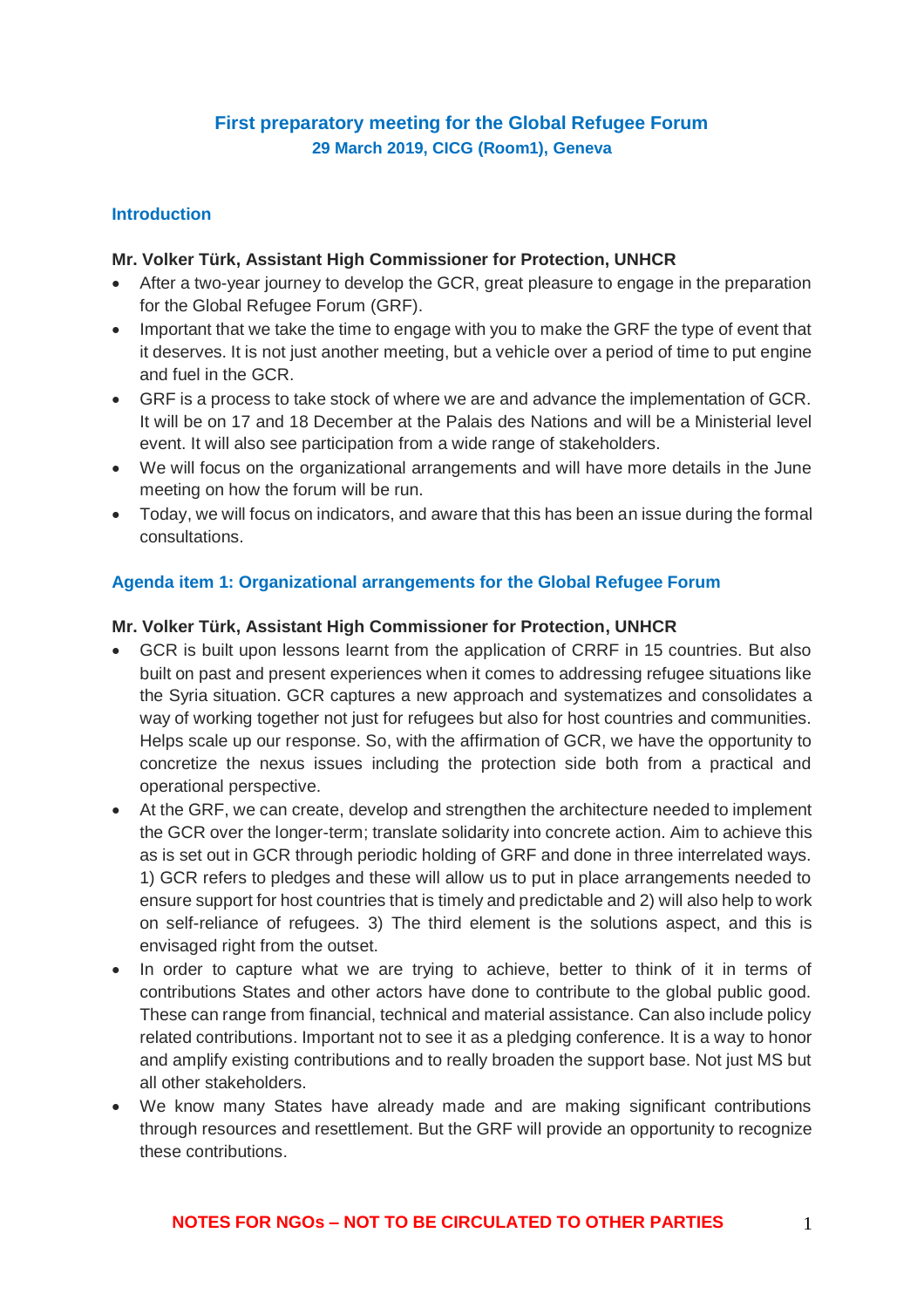- There is an urgency to broaden the support base and to make it whole-of-international community affair.
- And that is really what the GCR encapsulates. Refugees are matters of international concern. In the spirt of the compact that we put into practice this multi-stakeholder and partnership approach. To showcase existing contributions and develop new contributions.
- It will help us follow up on pledges, showcase good practices. These consultations around the promises of good practice will help define areas where collective efforts are needed.
- We are taking a long-term view. Up until now there has been a short-term ad-hoc view to refugee situations.
- The GRF will also provide opportunity to follow up on implementation and this links to indicators. Shared a draft and this will be refined. Happy to receive more comments on this.

### **How States can assume particular roles?**

- GRF will be co-hosted and co-convened by one or more States. We envisage a number of co-conveners to mobilize broad political support and we will elaborate on this in the June preparatory meeting. Beyond the co-conveners, we need to engage a wider range of countries and other stakeholders for them to exercise leadership role and have come up with the co-sponsorship role. Particular states and other stakeholders can choose topic and act as advocate on this and help in identifying good practice and mobilize resources.
- For example, on responsibility sharing, co-sponsors (who can also be non-state actors) could engage a round table discussion and they could bring together relevant stakeholders or showcase or announce pledges.
- Those interested please do contact us, so we can work further with you on this. We will need to find regional representation as this is a UN event.

# **Agenda item 2: Draft indicators for progress towards the objectives of the Global Compact on Refugees**

## **Mr. Ewen Macleod, Deputy Director, Division of Resilience and Solutions**

- Thank contributors who have sent us inputs on indicators.
- There is still room for further suggestions, ideas and inputs to be sent to us.
- We have so far received 400 inputs across the four objectives and 12 outcomes.
- In the interest of reaching agreement, we do want to acquire a broad set of ideas.
- With such a large number, we are still in the process of synthesizing them. What we will say is preliminary and will not capture all ideas we have received.
- Clear from the complexity of the exercise we may not reach perfection, but we will do a credible job between now and first GRF.
- This is a pioneering exercise. We have not attempted such process in our history and so it is both challenging and exciting. Challenging part is that there are many stakeholders and a wide variety of interests and reconciling them is challenging. Exciting because what we have received until now indicates there is willingness to define how best we can achieve this.
- Strong consensus on the different objectives that we can definitely build on.
- As said during discussions in regional groups, we hope by June SCOM we will have a second set of refined indicators to share with you. Certainly, share again the indicator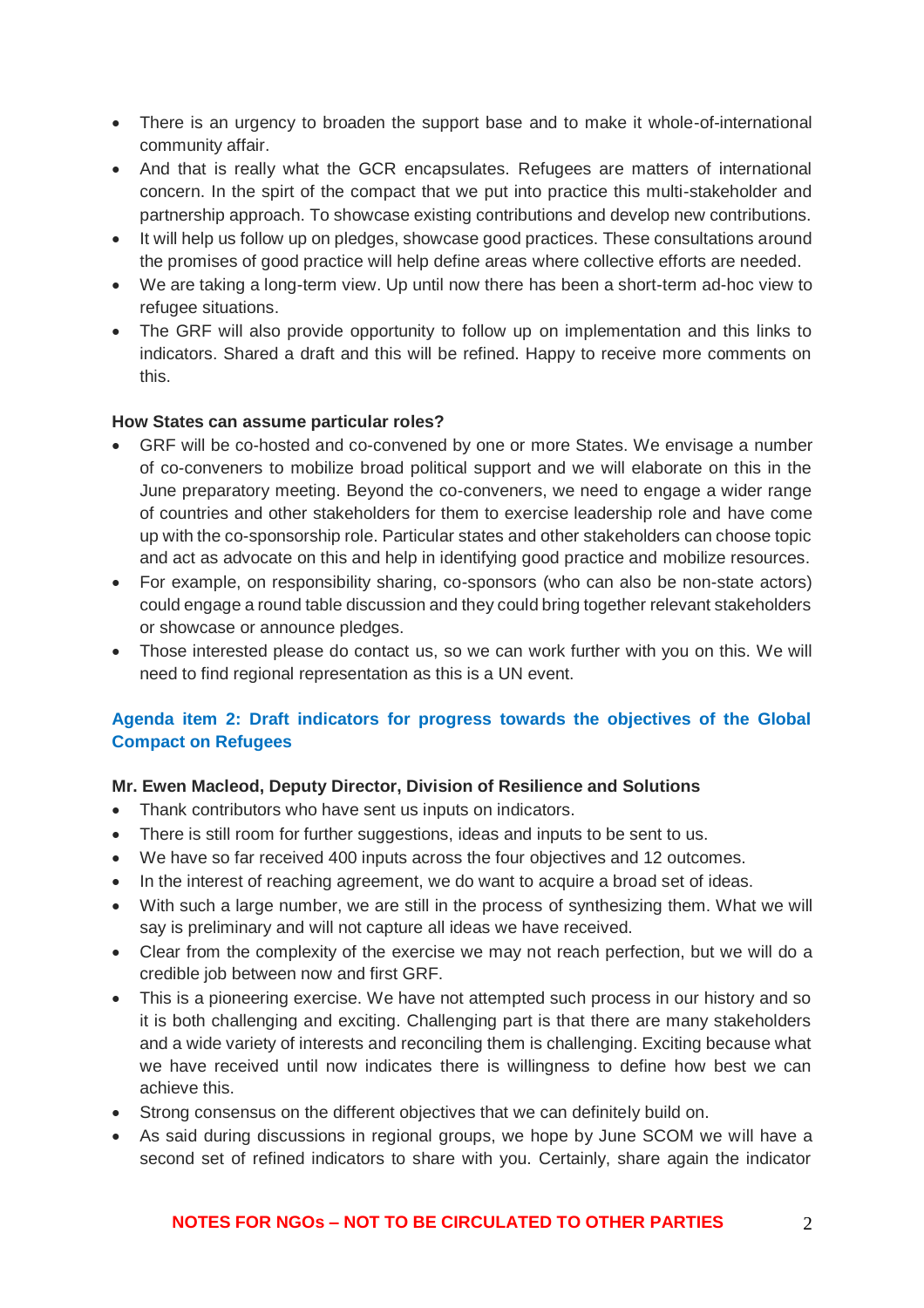matrix by the end of next month and if necessary, will convene further meetings to reach a consensus.

- In terms of methodology, a number of States have highlighted the challenge of data collection. Recognize that in many instances there are no baseline data and we are starting from scratch. This is a necessary challenge and requires resources.
- Will do our best to align with SDGs but we have recalled there are no specific indicators for displaced populations.
- We have been able to identify six areas of consensus:
	- 1. There needs to be more precision that indicators should be more measurable.
	- 2. That should be further disaggregated by AGD and length of displacement.
	- 3. Disaggregate by country.
	- 4. Suggestions were made in terms of financing and try to be clearer what is meant by the diversity of financing and clarify if resources are humanitarian or development.
	- 5. Further suggestion of disaggregation of resources from where there are coming.
	- 6. And also indicate the number of refugees that are benefitting from increased number of programs.
- Overall, we received diverse comments on outcomes. Lots of comments at the activity level.
- We will try to incorporate as much as we can the rich contributions we have received.
- Aware that important work is being done including by NGOs. Will try to build on what exists already.

## **Morocco**

- The GRF will be an important UN activity this year. Issue of refugees is crucial for the international community.
- Obviously UNHCR will have to make considerable efforts including Member States.
- A key point will be to avoid examining the humanitarian framework. This noble cause of protecting refugees should not be instrumentalized to serve political agendas and this should be the main principle guiding the GRF preparations.
- Need to share experiences particularly of successful refugee policies and best practices acquired in this field.
- Main goal should be to implement the GCR.
- Morocco is debating an asylum law and has developed measures for integration of refugees. Commend the role of donors and call for increased mobilization of resources given the situation of refugees across the world.
- Today, we have a dramatic situation particularly for those who have become refugees most of whom find themselves in developing countries.
- This will require global solidarity and increase in resources.
- Regarding data collection, this is key as UNHCR says assistance and protection of refugees is dependent on data collection.

## **Australia**

- Committed to supporting host countries, UNHCR and refugees and response partners to ensure equitable global responsibility sharing.
- Pleased with indicators and consultation process.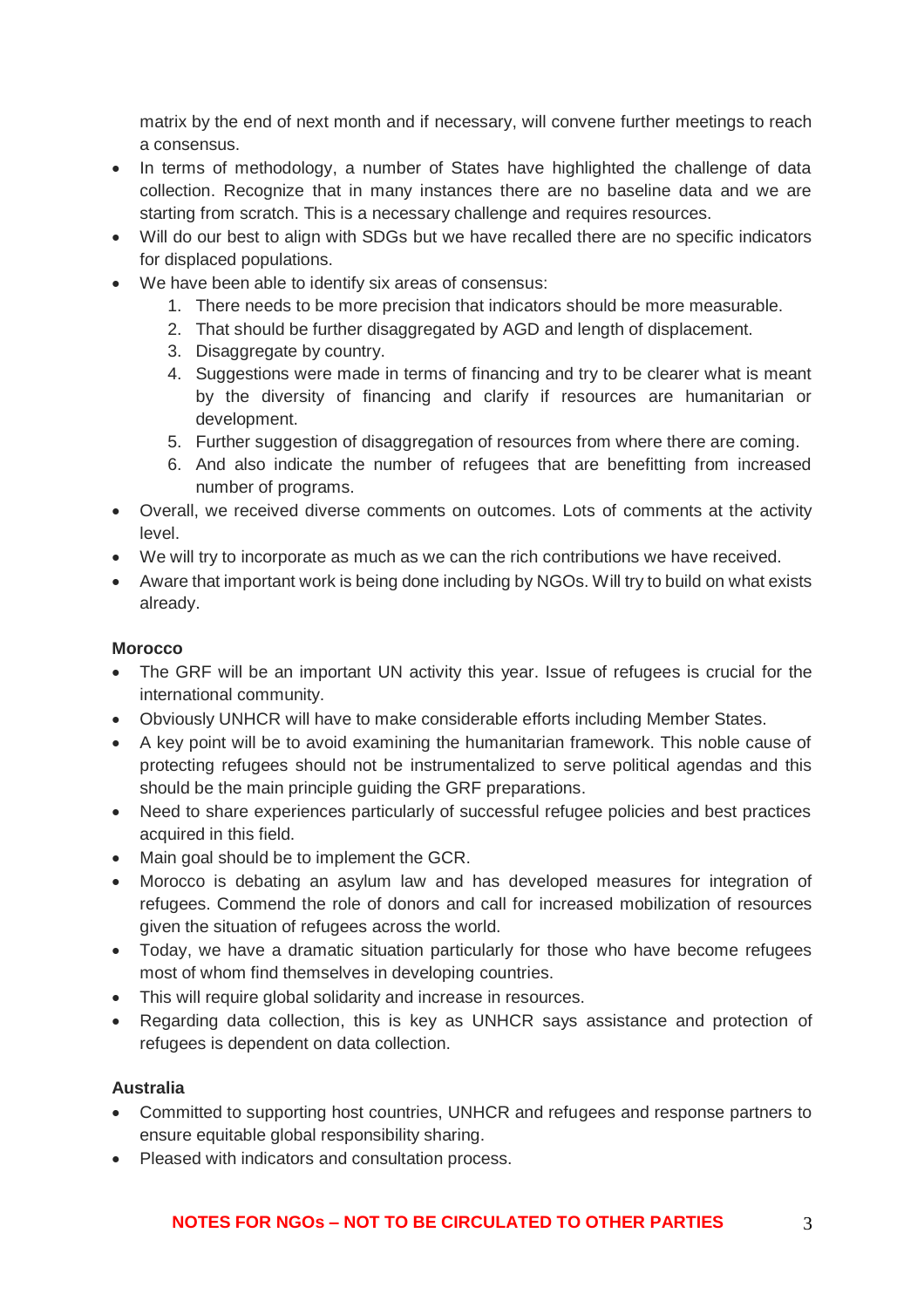- See value in comprehensive arrangement to ensure systematic review and doing so in line with international principles.
- Strong framework but would like to see following: one is in terms of measuring indicators of success that these are qualitative and quantitative to know how GCR is making a difference in the lives of refugees.
- Important that people with disabilities are not excluded and so in line with international best practice, all quantitative measures can be disaggregated by AGD.
- Gender is a key priority for us. Women and girls face specific barriers so encourage AGD is mainstreamed across indicators.
- Baseline data is crucial.

## **Angola**

- On December 2018, UNGA adopted GCR by 181 Member States including Angola, a country that has been hospitable for a long time.
- Support the GRF and propose that indicators of progress be defined according to specificities and expectations by countries of origin and transit countries and destination and refugees themselves.
- Reiterate commitment to the global framework and will assume our responsibilities at national, regional and global level.

# **Pakistan**

- GCR is an expression of political will to strengthen cooperation and in this spirit GRF should establish strong tradition to follow up on GCR.
- Expectations: hope GRF will be a focused event and maintain political seriousness. Should not scatter attention.
- GRF should be action-orientated to make real changes in the lives of refugees.
- It should not remain a dialogue for optics and publicity and do not expect a multitude of events where message is lost.
- So certain guidelines need to be established regarding the organizational aspects.
- Do hope that serious apolitical credible civil society organizations will be involved and those speaking on behalf of refugees should be true refugees.
- They should not be handpicked from a specific context to advance a particular agenda.
- Side events should be relevant and highlight variety of refugee situations.
- GRF should provide balanced representation in terms of co-sponsorship and expect to adopt a declaration which should be led by co-facilitators.
- These negotiations must be held before autumn.
- Second preparatory meeting offers a good timeline.
- Need to make sure the meeting develops a structured dialogue and is actionable oriented.

# **Djibouti**

- We recognize the GCR as a covenant.
- Hope the GRF will help consolidate the obligations of the 1951 Convention and commitments we have reconfirmed.
- Attached importance to protection and hosting refugees in a context that maintains their well-being and pleased to note that UNHCR is drawing on CRRF.
- Pleased to see four goals of CRRF are reflected in the indicators.

# **NOTES FOR NGOs – NOT TO BE CIRCULATED TO OTHER PARTIES** 4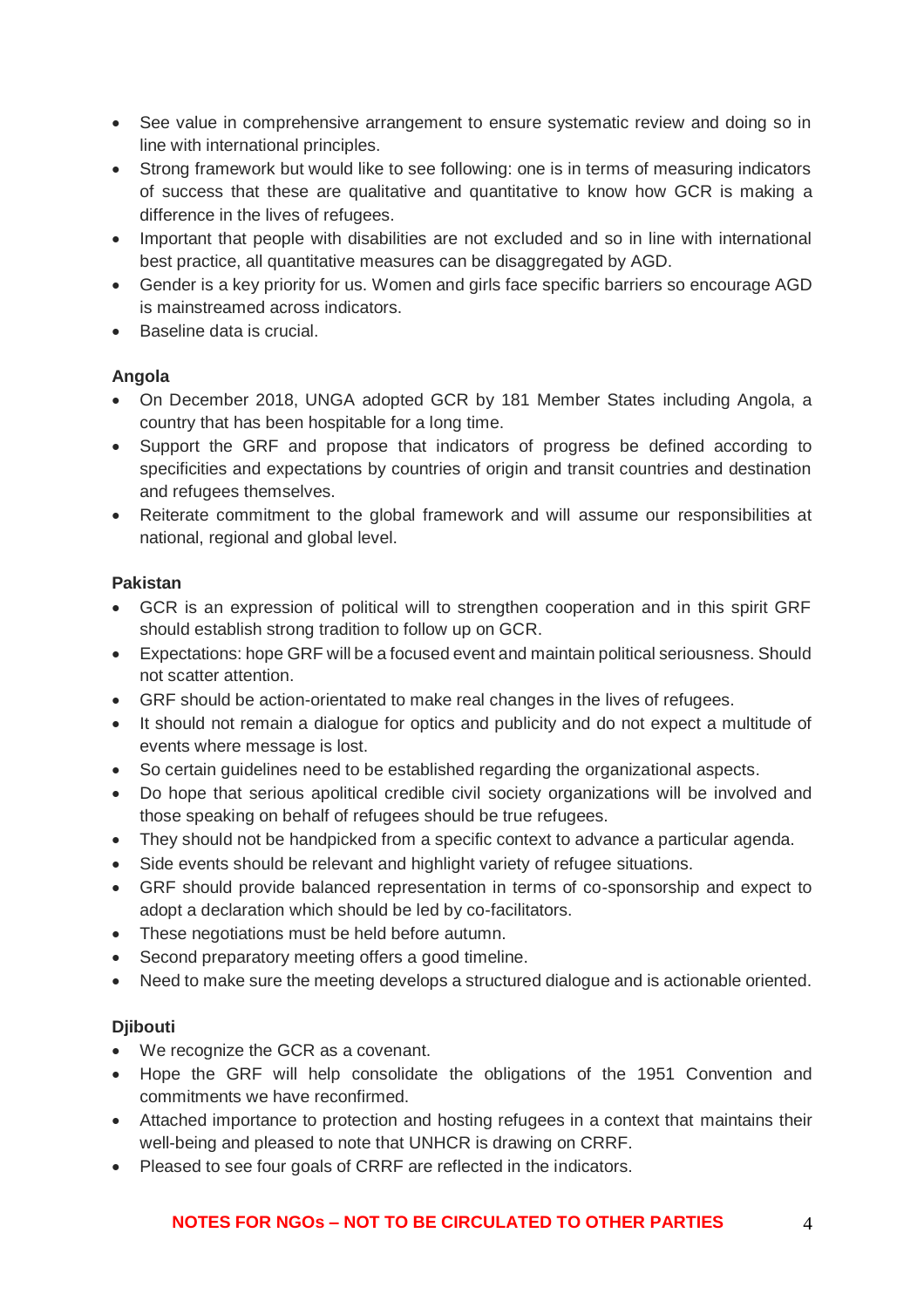- Elaboration of indicators are a step that will lead to tangible progress.
- What is important is that we can refine these indicators.
- Note with satisfaction certain aspects such as education. We don't see anything on health though. This is an important point that need to be reflected. We will provide in writing proposals for indicators, which would make a good starting point for our work.

### **Mexico**

- Appreciate indicators have been circulated. Essential step in responsibility sharing and recognizing the cost of hosting refugees.
- Should be able to measure how the international community mobilizes support.
- They will have value if they meet the four objectives of the GCR, greater political will and more arrangement that facilitate equitable responsibility sharing.
- They should be able to measure progress over time so important to have clarity on what we are measuring.
- Lack of information of the rationale for indicators which prevented us from providing detailed information.
- Indicators will require piloting and testing and should be methodologically feasible. So, in which format will UNHCR manage the data.
- Share the concern of time constraints and welcome initiative to convene informal meetings, bearing in mind this exercise should involve a technical approach.
- Encourage the use of existing data.
- What are the capacity strengthening needs that have been identified in this regard?

### **Thailand**

- Submitted our feedback and hope these will be considered.
- Believe that indicators should measure situation in different periods as situations change over time.
- Need to avoid the adverse consequences of indicators.
- Indicators that focus only on refugees may create protection gaps for other displaced people who are not considered refugees.
- Think that current indicators do not reflect the burden borne by host countries. Issues such as diverting resources and degrading environment and social tensions should also be taken into consideration.
- There should be more policy-level indicators for example if countries have a screening mechanism.

#### **Kenya**

- Marks the beginning of significant steps to build momentum for the GCR implementation.
- Have urged UNHCR to develop indicators and appreciate the effort.
- Note that the draft document adopts a medium- and long-term perspective. Understand this forward-looking approach but what does this mean for those protracted situations that have been going on for three decades.
- This ought to be taken into consideration: What indicators will be used to measure progress in the short term.
- On outcome 1.1: does not seem clear to our delegation. Should it measure the number of refugee situations or additionality of resources.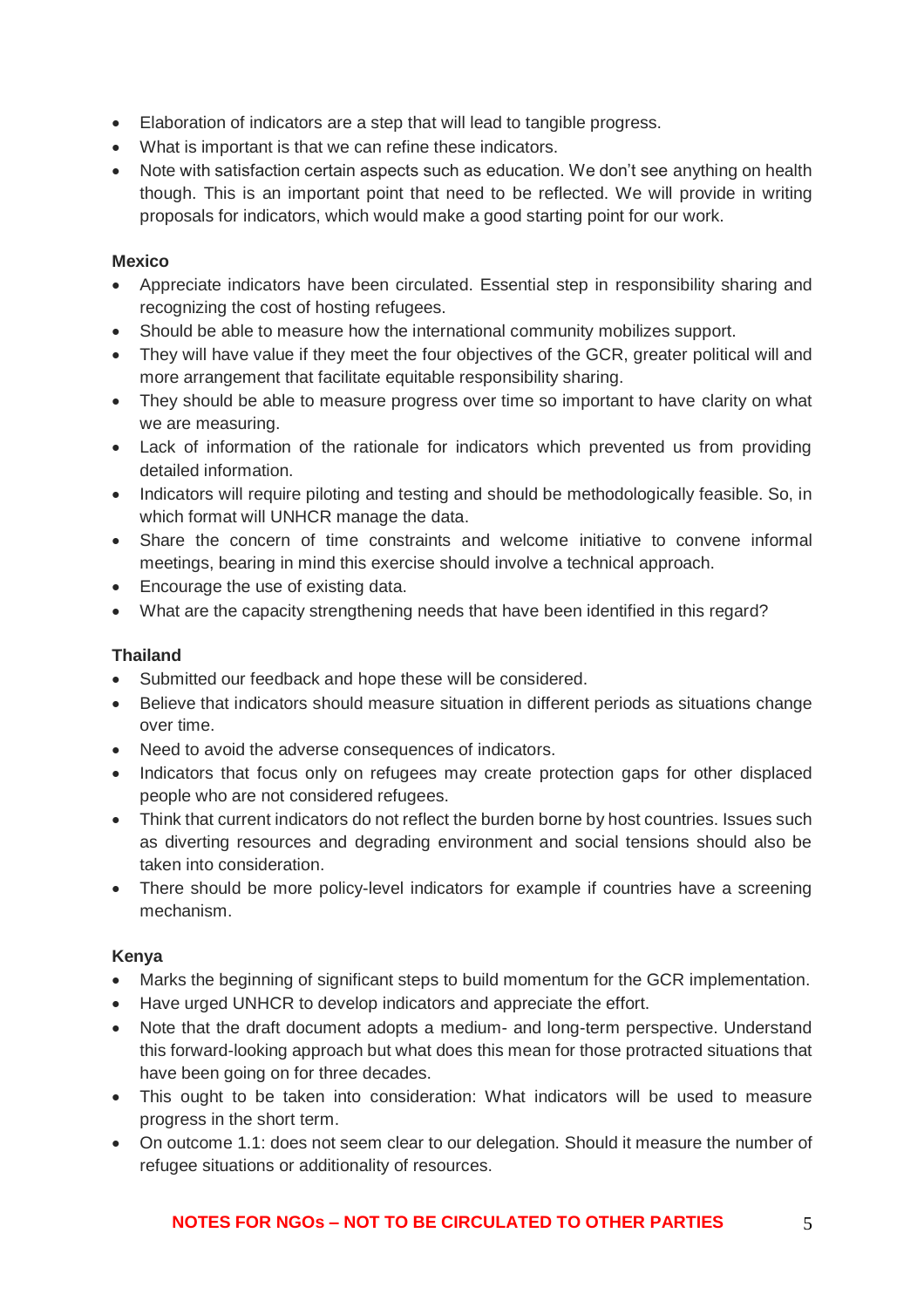- Take note of outcome 3.2 and wish to include two new indicators and number of new resettlement places and new resettlement countries.
- On outcome 4.1 how can sustainability of returns be measured in numerical values?

## **Canada**

- Agree with the approach to keep the number of indicators limited.
- But to better understand what we are doing, we feel the need to develop indicators at the outcome level, which requires quality of narrative.
- Have concerns about data. UNHCR could develop a data collection plan.
- Agree that there is a necessity to be clear about terminologies and this can be done by a glossary of terms.
- On GCR objective 3: Include an indicator on the number of countries participating in resettlement and number of refugees benefitting.
- On outcome 4, overall comment: will this benefit from a review of indicators.
- Progress on the ability to support with voluntary returns will depend on aspects beyond UNHCR's control. If there is no progress made, we should be able to say what the reasons are.
- Data should be disaggregated by AGD.

# **Ecuador**

- Aware that this is not an easy task given the divergent views.
- It is a sign that we are on the right track.
- Concerned that there is no reference of the action adopted by the international community to contribute in an equitable, predictable manner to the principle of responsibility sharing. Bearing in mind this is the baseline of the GCR, it must be applied transversally.
- On the proposed structure of indicators, it should contribute to alleviate pressure on host countries but, as presented, they could impose further burden. They should instead be focused on measuring contributions from the international community.
- These should be based on shared understanding of collective goals as otherwise it will mean different things to different people.
- It is not about which states do more but about having a clear idea on what the international community is doing to improve the lives of refugees.
- The document is not clear about reporting modalities and the reasons behind choosing indicators.
- Request that UNHCR prepares a non-paper that explains the rationale.
- Encourage additional meetings on indicators as this will help ownership by countries.

## **Lebanon**

- 2019 will be crucial and it was agreed that GCR's main innovation will be the GRF.
- Think that the three planned preparatory meetings are decisive to agree on modality of GRF and its success will depend on the preparatory process.
- Looking forward to it with interest and in our case with prudence.
- In the past weeks, positive steps have been taken by UNHCR though a common purpose to measure the impact of hosting refugees and draft indicators.
- Indicators are an important tool in reviving arrangements as they can measure the implementation of GCR.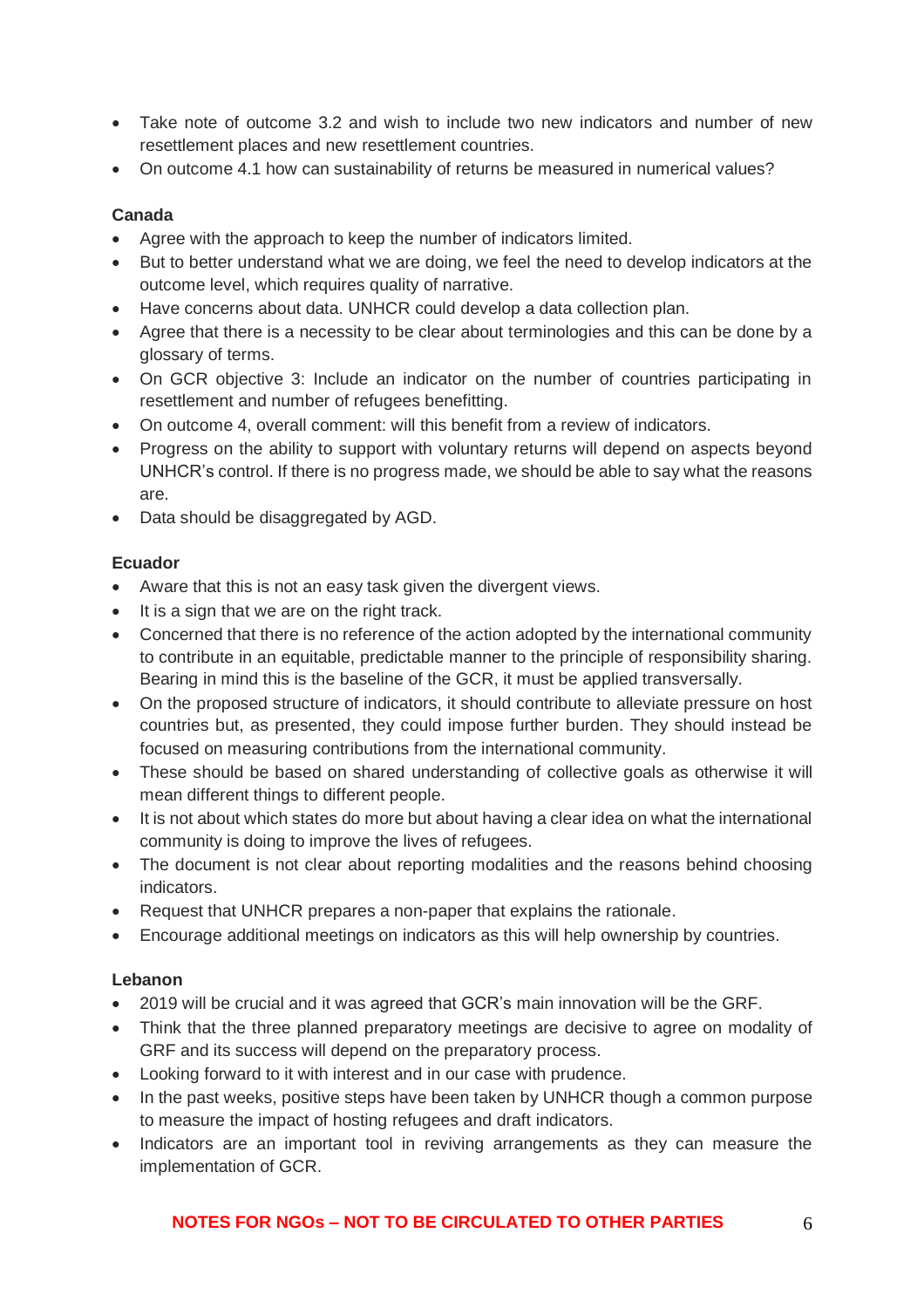- The first draft of indicators proposed is not satisfactory. It should be able to measure fair and equitable responsibility sharing at the global level.
- At the same time, indicators must be able to reflect major developments in priority sectors in light of the amount of support host countries are receiving.
- They should also reflect national contexts since GCR implementation will be conditioned by realities of such contexts.
- Any effort to measure GCR cannot rely on UNHCR but should be complemented by specific states. So how to cooperate with statistical institutions given that they have different capacities? How do we build their capacities?
- The first draft of indicators is a good starting base, but welcome more focused discussions that reflect all the complexities.
- Took active part in the first workshop in February and looking forward to the next workshop in April and June. Would welcome the participation of more states.
- This process of establishing modalities is crucial in the preparation of the first GRF. We are waiting for the outcome.
- Let us keep in mind that the tangible efforts of hosting refugees should go beyond measuring the cost of the exercise.
- Even if some impact cannot be measured, it is nevertheless crucial to measure the impact of hosting refugees.

## **Japan**

- Consider the GCR to be an important document in order to share responsibility sharing and improve international response.
- Believe that there is value in using indicators
- Welcome the use of SDG indicators in the proposed draft and prevent duplication of work.
- Consider important to use exiting data collection including UNHCR, OECD and WB data.
- For Japan, difficult to set up a new survey.
- Some newly suggested indicators require clarification on definition and scope. Not clear if this will be global in scope.
- Consider indicators should measure progress at global level and support limiting the number of indicators.
- Ask UNCHR to give further explanation on each indicator including on methodology and definition.
- Prior consultation should be done before the publication by UNHCR.

## **Denmark**

- Very supportive of the GCR. It has the potential to achieve better outcomes. For that we need strong implementation of GCR.
- First GRF is timely to build momentum of GCR.
- Welcome preparatory meeting to think through pledges and sharing of good practice.
- Long-term approaches to refugees; access to services in support of refugee self-reliance and development support will hinge on the extent to which donors provide sufficient, longterm development funding for forced displacement.
- We have been stepping up with development funding, so it reaches across the nexus. Would be happy to learn from others.
- On indicators, have made comments in writing.

# **NOTES FOR NGOs – NOT TO BE CIRCULATED TO OTHER PARTIES** 7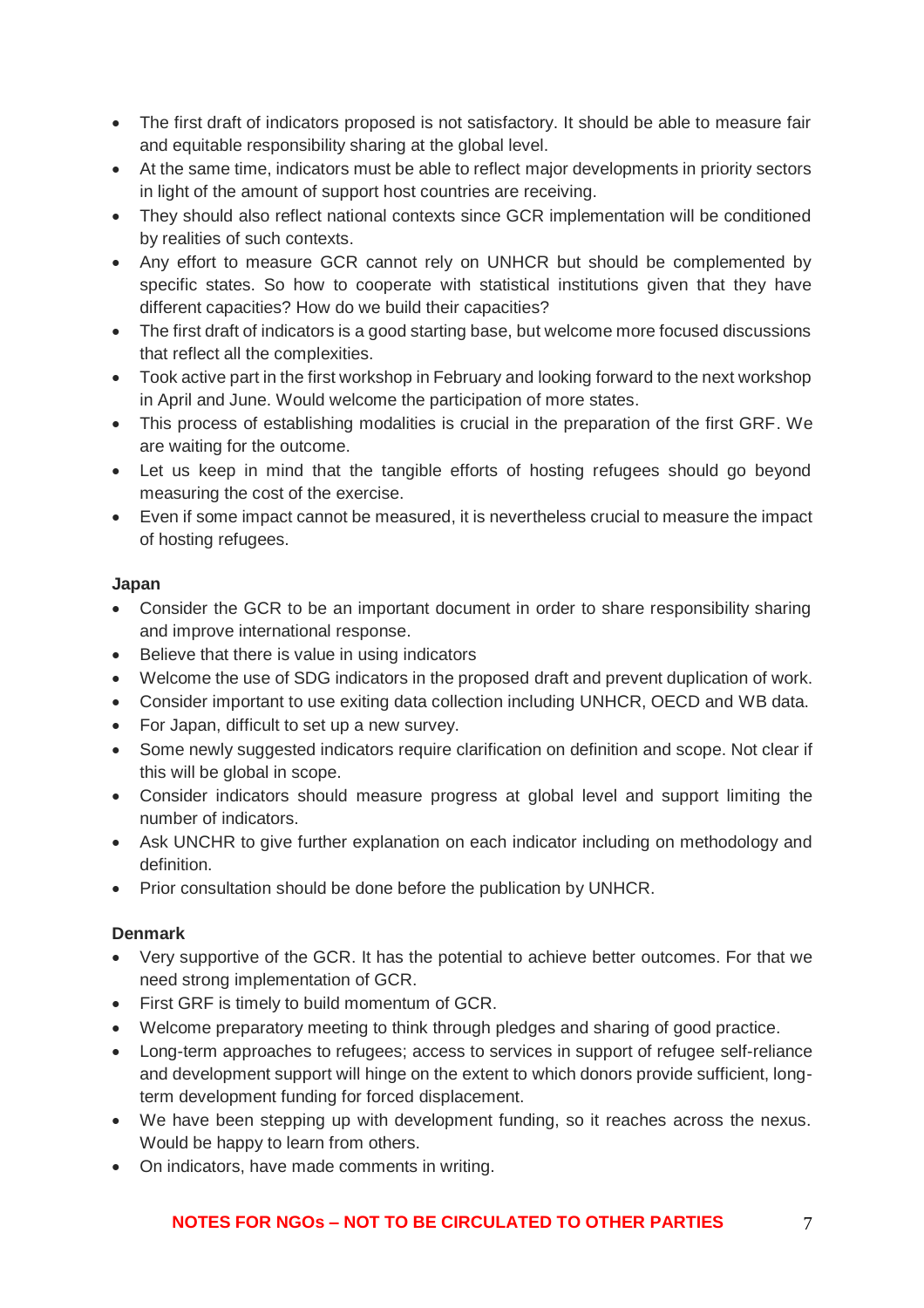- As we advocated, a robust indicator framework is important for accountability and to achieve results in responsibility sharing.
- Welcome the approach to indicators which is structured across the GCR objectives. It can serve as an accountability framework.
- Feel that indicators should allow comprehensive follow-up in country with differing capacities and across the full range of forced displacement contexts.
- Impact will serve to highlight best practice in line with GCR and welcome focus on disaggregated data.

## **UK**

- Encourage strong engagement in this process; call on the international community to step up its role. These prep meetings are important stepping stones for implementation of GRF.
- Clear about the role of indicators and these should be medium and long term and be operational by the first GRF. This is a promising starting point.
- Support a light touch approach to indicators but would like some elements to be strengthened.
- Quantity vs quality. Draft is heavy on output.
- Disaggregation: data should be disaggregated by AGD; also want disaggregation by disability and by location and duration.
- Refugee voice and accountability: accountability to host countries and refugees is important and could include measuring beneficial satisfaction, and also would like to know how they will participate in the GCR.
- Surprising to see no protection indicators, which may include perception of security and indicators on SGBV. Need to ensure right to work and freedom of movement are captured.
- While what we measure is important, how we measure is also important.
- This will be an important element in the months ahead.

# **Republic of Korea**

- Commend UNHCR for their dedicated effort for the first preparatory meeting.
- This will lead to full implementation of GCR.
- Overall, indicators reflect most critical element in the GCR in a comprehensive way.
- However, on methodology we need to make clear whether we need indicators to evaluate situation around the world, at the regional or at country level.
- Guaranteeing accuracy of data should be a priority and should be cautious of unintended consequences of indicators.
- On objective 1: not only response plans but also include funding situation.
- On to 1.1 and 1.2: long-term financing should also be noted.
- On 2, consider women and girls and the barriers they face and encourage UNHCR to include separate indicators on women and girls.
- On 3: resettlement indicators should come before complementary pathways for a logical flow. And suggest including number of countries carrying out resettlement programs.
- On 4: propose to include indicators reflecting the development needs of countries of origin as they are critical in facilitating voluntary repatriation.

## **Germany**

• More equitable burden sharing is indispensable if we want to live up to shared ambition.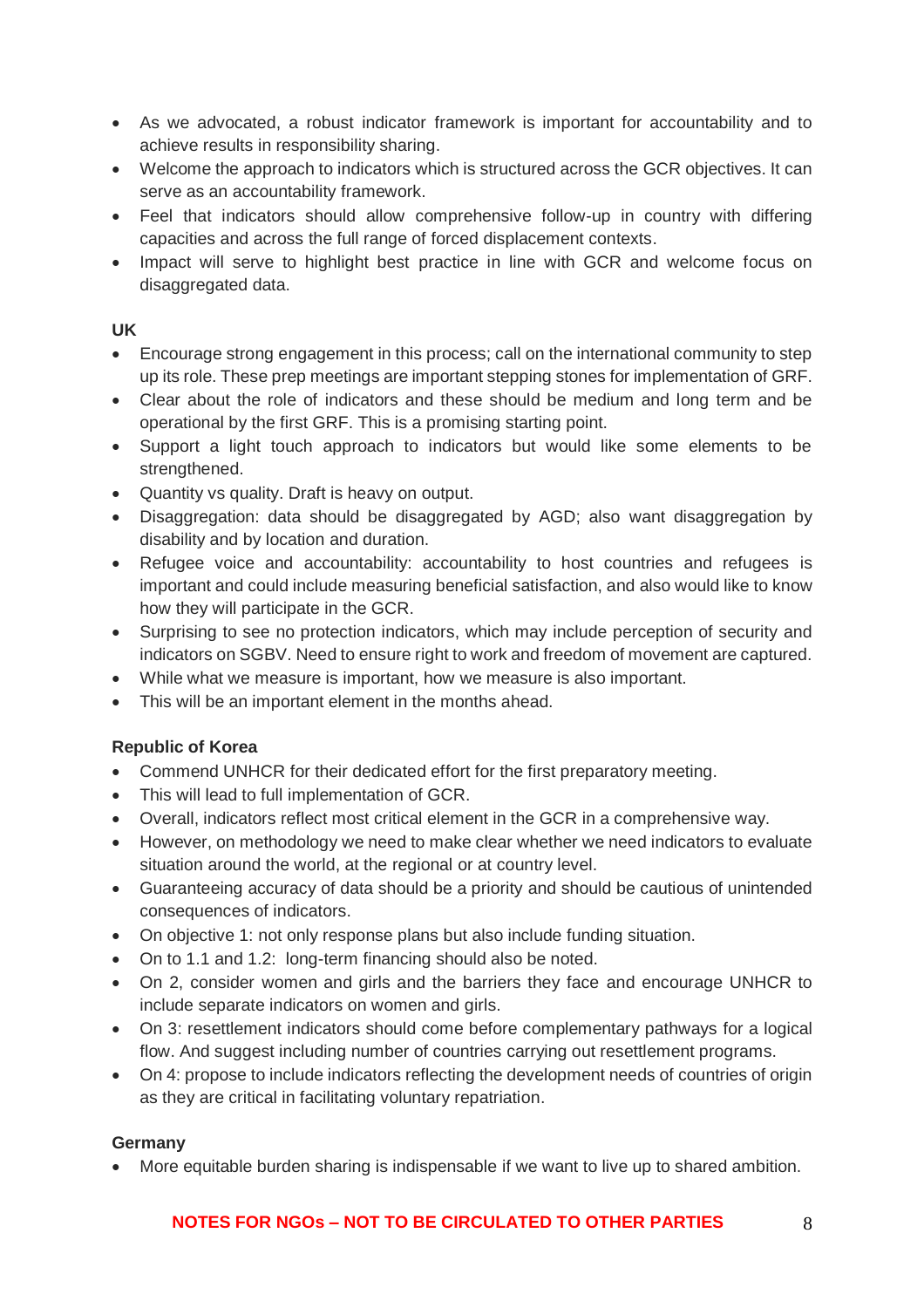- This was recognized in the NYD and GCR and now we should focus on implementation.
- First, GRF will be an important milestone and an opportunity for all of us to mobilize more States for responsibility sharing.
- Success of first GRF will depend on whether it will be possible to widen the support base beyond the countries that have historically contributed for tangible results for refugees and countries that host them.
- Will provide more comments on draft indicators in writing.
- Indicators should not be too technical / complicated so that all States can feed into them.
- Support UNHCR on the idea that indicators should be aligned with SDGs.
- Support focus on rights of vulnerable groups including women and children with disabilities and more focus on gender mainstreaming.

## **Brazil**

- Indicators alongside measuring the impact and the mechanism for tracking the implementation of pledges will enable the international community to access progress against the four objectives of the GCR.
- Indicators should reflect the letter and spirit of GCR and place emphasis on the overarching principle of responsibility sharing.
- In our view indicators should afford a global overview of the GCR implementation and refrain from country-specific focus. Results should be presented in a consolidated manner and not by each country.
- Despite synergies, need to distinguish between SDGs and GCR. Humanitarian and development financing have different budgeting cycle and cannot be mixed.
- Reference to host community conflates the distinct logic of GCR and SDG.
- Indicators should build upon information gathered by Member States on a voluntary basis taking into consideration the challenges of data capacity.
- Operationalizing of indicators will require common understanding. Would be useful to have a glossary of common terms on the indicators.
- For example, we interpret refugees as asylum seekers especially those who have pending applications regardless of their formal stratus.
- More clarity needed behind the reasoning for each indicator and definition of each indicators need further dialogue.
- Would be useful if UNCHR could prepare an annotated proposal to clarify the rationale for each indicator. That could serve as a basis for a glossary to inform data collection.

## **Netherlands**

- Pleased with inclusivity which allowed contributions from civil society and refugees. This is important to build a narrative of resilience.
- Consider the GRF to be the engine of GCR and aim to share burden and responsibility.
- Thank UNHCR for presenting the draft indicator framework which creates opportunities for stakeholders to comment.
- Solid monitoring framework is needed to progress in a concrete manner and form a basis to improve work and measure progress.
- Should keep it as workable as possible and should not distract focus from actual implementation and nor should it lead to counterproductive incentives.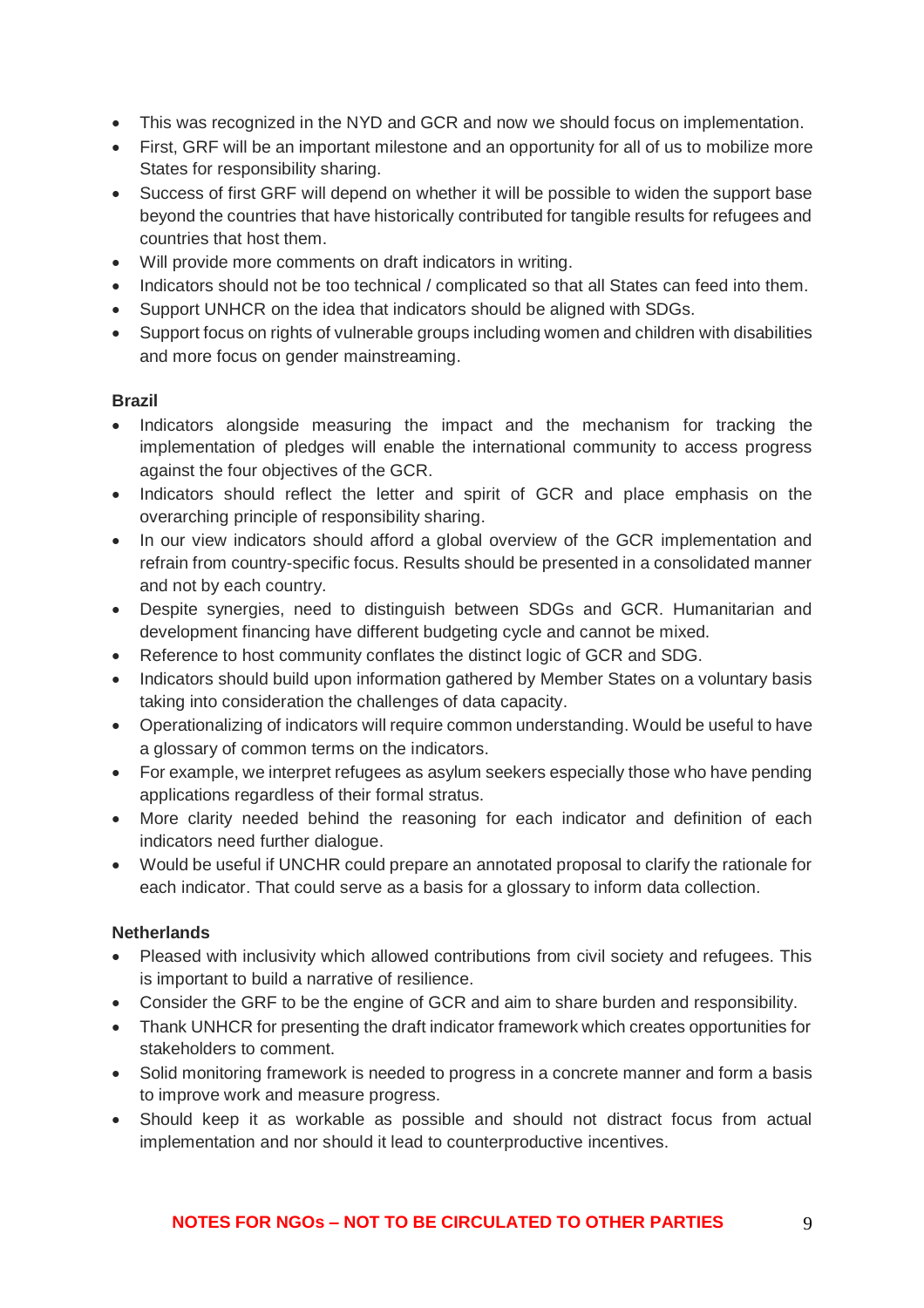- Need to strike a balance. Believe framework could focus on outcomes and focus not only on outputs. It could benefit from a Theory of Change and intervention logic and may be useful to add qualitative indicators.
- Agree on what was said on data collection and believe GCR and GRF should catalyze new and innovative work in which partnerships play an important role and would like to see diversification of funding and strategic partnerships.

## **Algeria**

- As stated at the 74<sup>th</sup> SCOM session, we welcome the three GRF preparatory meetings.
- As mentioned in the GCR, the GRF will be a first landmark of the implementation of the compact and will bring commitments on international cooperation to work collectively towards achievement of goals.
- Could UNHCR indicate a program of work and agenda for the GRF?
- Is UNHCR considering other major events taking place in Geneva at the same time? Difficult for delegations to take part in all events.
- Which other organizations will be participating at the GRF? Will UNHCR share a list of NGOs participating?
- Has UNCHR identified the agenda item for Member States and other stakeholders to make suggestions in this matter?
- We noted during the first briefing in December that UNHCR remains open to questions. Wish to seize the opportunity to seek further clarity on methodology used to draft this indicator framework and would like a concrete glimpse on how they will work to assess progress in various refugee situations?
- Encourage UNHCR to work more with Member States in view of identifying common priorities especially in host countries.

## **Iran**

- See the GRF as an international cooperation arrangement for responsibility sharing. Can play positive role if we could develop practical, efficient and action-oriented indicators to effectively address structure and inequality of the international refugee protection system and ensure predictable, equitable responsibility sharing.
- Proposed GCR indicators can offer serious benchmarks for implementing GCR but need to reflect situation on the ground and should not simply apply one size fits all.
- Indicators must accommodate the needs and concerns of host states.
- Beyond outcomes for each of the four GCR objectives, need set of targets that are specific measurable, timebound for constant progress.
- GRF should not solely be a pledging conference It must focus on indicators of GCR and pledges need to be tangible and benefit socio and economic infrastructure of host countries and also facilitate voluntary repatriation.
- Also, good to publicize refugee situation. This space should be duly preserved.
- Current political environment is antagonistic to international cooperation and right-wing sentiments are denigrating human solidarity. As such, we can hardly make headway.
- One such evil is unilateral economic sanctions. These have created flows in Latin America.
- UNHCR and other responsible States have a moral duty to call out the culprit for the unlawful actions of the US, which amounts to crimes against humanity.
- GRF must be turning point. Responsibility sharing is essential in our common endeavor to address the refugee problem.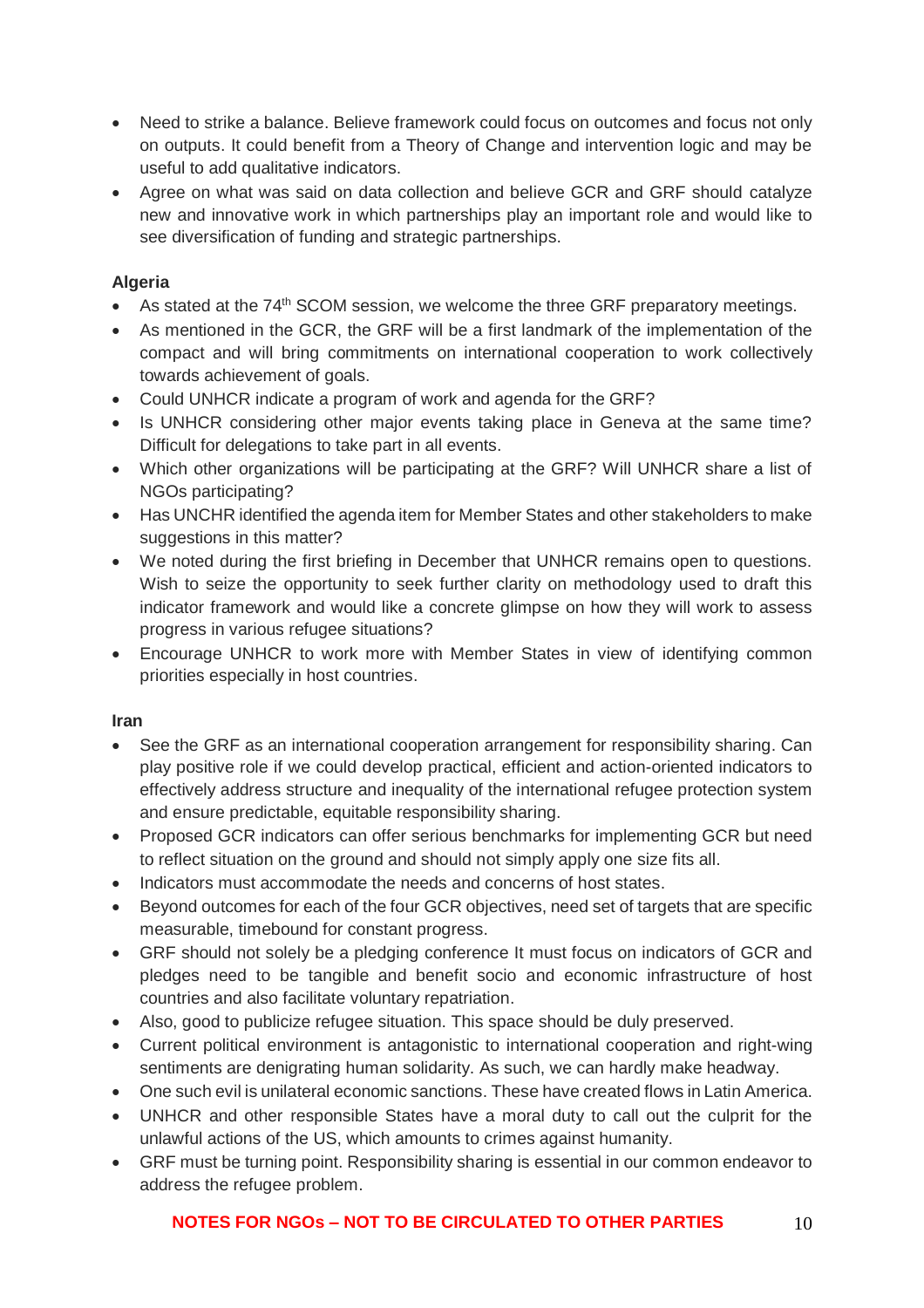## **USA**

- Welcome the inclusive preparatory meeting.
- Support the objective of GCR and regional roll out of CRRF. This will be an opportunity to showcase good practice.
- With a large number of refugees living in host countries, emphasize responsibility sharing and the involvement of the missing middle.
- The GRF presents an opportunity to do just that and also provides an opportunity to collect base line data through voluntary self-reporting of Member States and other stakeholders.
- Draft indicators are a technical discussion and look to UNHCR to finalize.
- Looking forward to how UNHCR will address those challenges.
- Measuring the impact of hosting and protecting refugees and measuring indicators are two different workstreams and important that these feed into each other.
- Appreciate additional information on these points and on comparable data; linkages between compact indicators and impact of hosting refugees; and aligning country level and global indicators.

## **Turkey**

- Examined indicators and provide here preliminary suggestions.
- Believe that drafting of such indicators is key in effectively determining progress towards objectives of GCR.
- It seems a challenging task to determine progress and therefore we would require further information on methodology in developing these and data collection.
- How would you prefer States to engage in data collection and contribute in the process of developing indicators based on what we experience?

## **Switzerland**

- Important to have relevant indicators to evaluate progress in achieving goals of the GCR.
- Many of indicators presented are quantitative; would like to see more qualitative indicators.
- In order to give you data, believe it is necessary to clarify some concepts.
- Would like to measure the positive contribution by refugees to their host countries. This should be considered and could be tied into indicator of employment.
- Also suggest an indicator on the language course given to refugees (linked to refugee inclusion).
- Finally, we hail the reference to the SDGs.

## **Ethiopia**

- Will provide written comments in due course of time.
- Believe this is a good basis for further discussions and can elaborate on it.
- Appreciate the inclusion of the four objectives of GCR and efforts to link to SDGs and encourage the use of other inter-governmentally adopted indicators for example in WHO.
- Qualitative indicators for measurement should also be considered.
- Indicators should show the impact of the comprehensive approach.
- Would be good to have a clear baseline.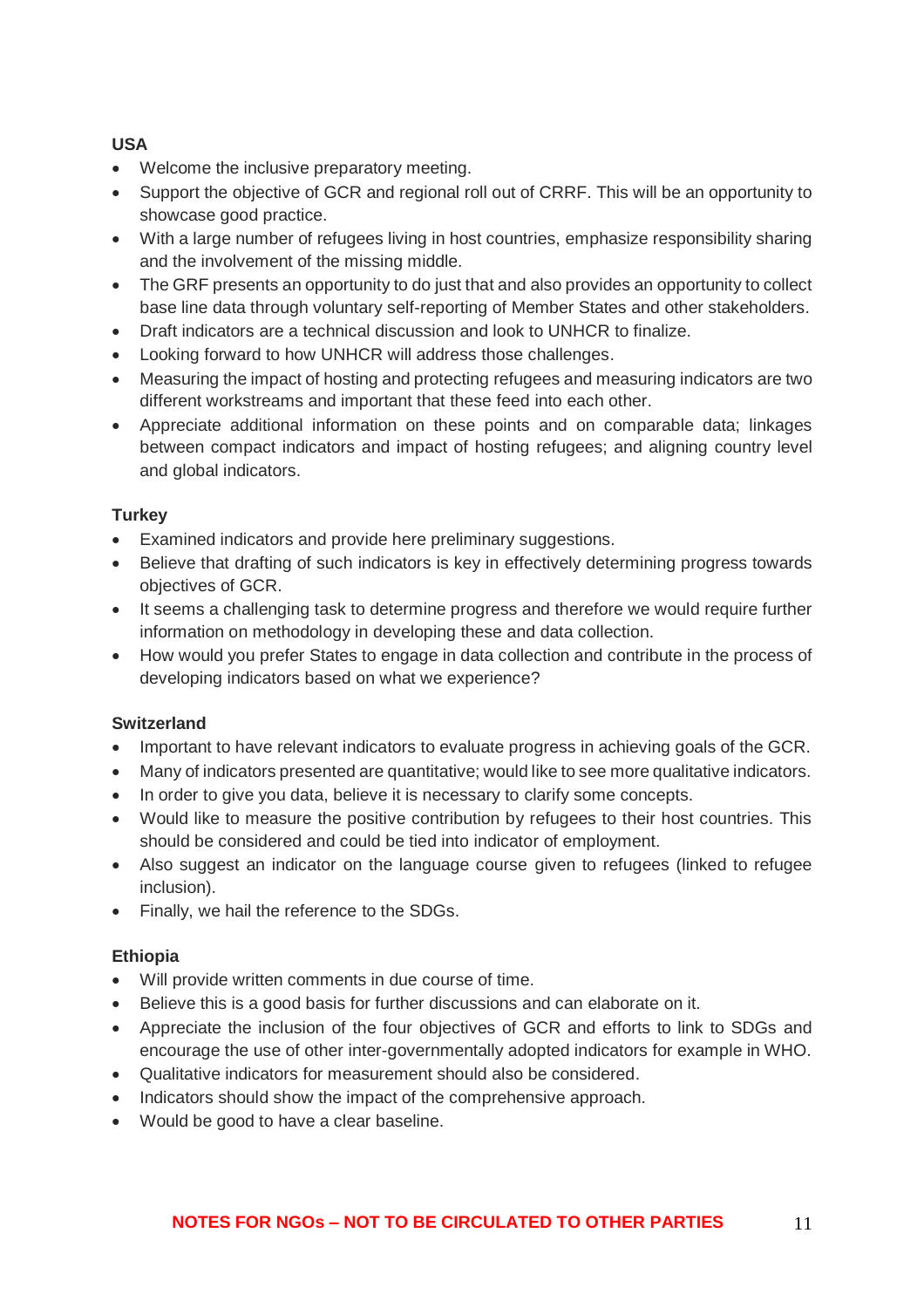- Also believe it is important to have due regard to double counting especially in development finance and jobs. Need those safeguards. And also give due regard to the regional of application of the CRRF.
- Assure our full support to GRF, which should help our reflection in measuring progress of GCR and showcase good practice.

### **China**

- Acknowledge the role of UNHCR in promoting international cooperation in matters of refugees and efforts to follow up on GCR.
- Few observations and concerns. First, we hold that GRF should maintain its intergovernmental nature and should not go beyond the GCR mandate.
- In that sense participation of multi-stakeholder approach should uphold the principle of no objection of Member States.
- Organization of GRF should abide by the non-legally binding nature of GCR para 4.
- Follow up should be voluntary in its nature without imposing additional obligations on Member States.
- On indicators, we should be mindful of the challenges of data collection, capacity building and inconsistences.
- We should avoid the possibility of kicking another negotiation under indicators.
- Suggest the Secretariat issue a non-paper on methodology used for developing indicators.
- Should avoid obligatory national reporting.

#### **Sweden**

- Support thematic areas UNHCR has chosen for GRF.
- Agree with UNHCR proposal; this presents a solid framework to track progress.
- Aware that there are challenges. One is how to avail data and evidence. Could discuss how to enable this.
- Agree that we need AGD mainstreamed data.
- How can we focus on qualitative and quantitative indicators?
- Indicators on protection and gender equality are important to us.
- Could differentiate between refugees and host communities, and national population to measure better in the spirit of SDGs.
- And could consider if objective 4 could be measured under the GCR.
- Looking at objective 4, some outcome could pertain to several objectives where we apply a long-term approach.
- Could move towards having similar outcomes for similar objectives.

#### **Chile**

- Endorse aim to advance the implementation of commitment and want to underline the obligation and need for GCR to be in line with national legislation.
- Important to facilitate the harmonization of data.
- Consider that indicators need to be consistent with sharing burden of refugee flows.

#### **Colombia**

- Cannot get lost in details. Need concrete solution to strengthen international protection.
- There are different levels in the preparatory exercise to have a solutions-oriented GRF.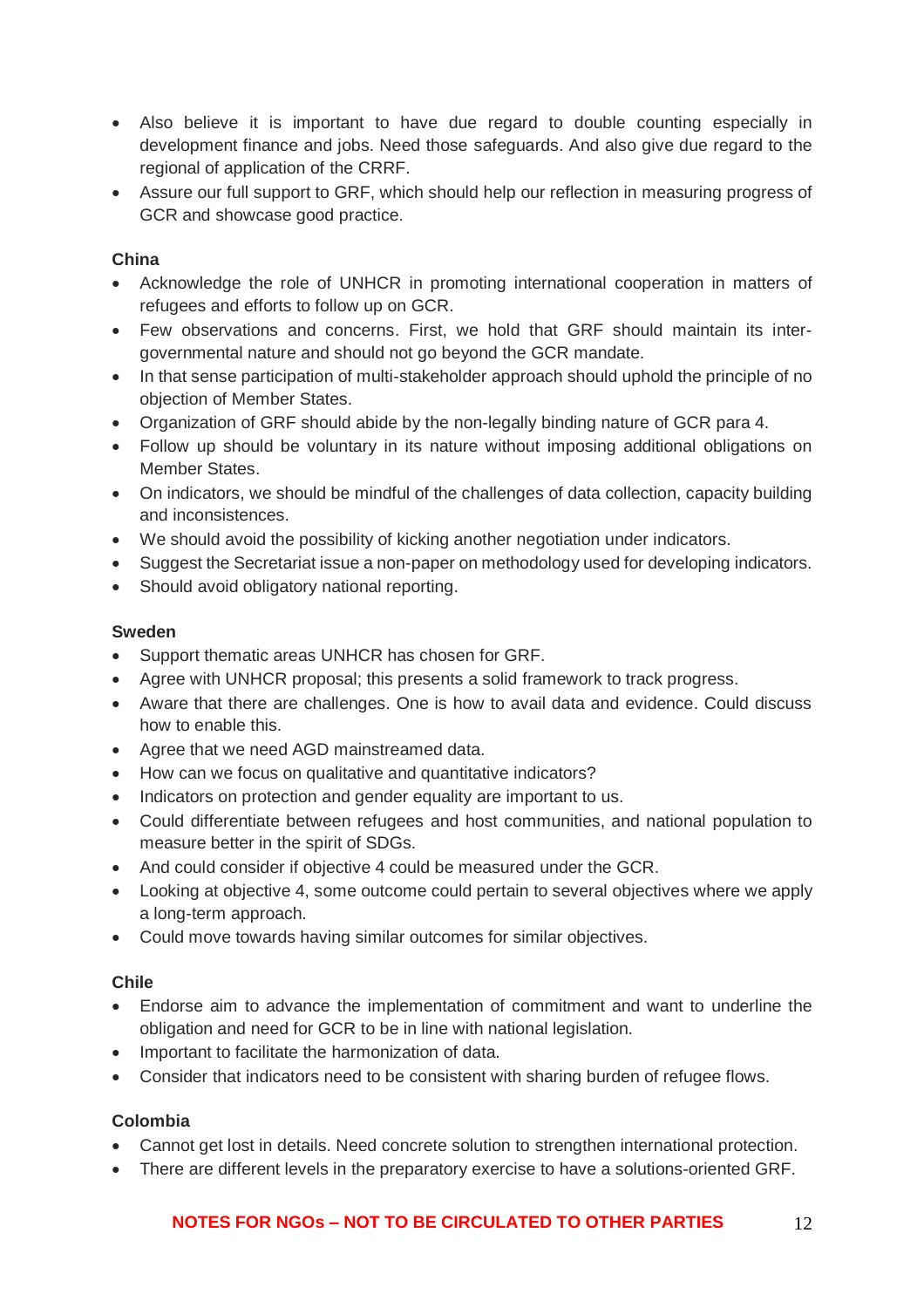- One is to measure the impact and other is to measure the cost of hosting refugees, and then identify gaps and then mobilize the international community.
- Indicators should measure progress in each objective and in every step these 4 objectives should be aligned with the principle of responsibility sharing.
- Indicators are not intended to measure progress of host countries but to measure the mobilization of the international community in favor of the host country response.
- As indicators are currently formulated, they aim to measure direct performance of host countries and this is not what we are aiming at.
- Indicators should have another nature and help us follow up on how responsibility sharing is applied across the four GCR objectives.
- How much international cooperation to promote self-reliance according to priorities defined by host states.
- Indicators should point to areas that allow to trace international cooperation, so this is more durable and efficient since not all countries have the same priority.
- To reduce burden on host countries is essential. Demand and supply need to be established under the principle of responsibility sharing.
- Bearing this in mind, we can formulate some indicators for the GCR.

# **Syria**

- Comments from Member States vary but all express concerns with indicators.
- How is UNHCR going to proceed in light of what has been expressed to reach consensus regarding the indicators before December.
- Is it going to be a similar process like the consultations for developing the GCR? How many meetings we will have? It is clear this is not an easy task.
- Want to stress that we should avoid politicization for the interest of success of indicators and success of GRF and to have tangible implementable indicators.
- Have sent initial comment on draft indicators and express comments in reference to objective 4 because there is politicization. This goes beyond the mandate of UNHCR and amounts to interference in States, particularly in countries of origin.
- Certain countries that want refugees to go back disregard the specific challenges faced by countries of origin to provide for all the requirement needed for voluntary repatriation. This should be highlighted, especially the imposition of unilateral measure, which is a serious impediment for our country to enable voluntary repatriation of refugees.

## **Gambia**

- Believe that key consideration on collection of data and presentation of indicators should be focused on GCR.
- Para 46 is clear: we have to work in cooperation, so we get information we need to present quick and sustainable solution to the crises of refugees in the world.
- We should aim to be more macro than micro and avoid paralyses by analysis.
- Many data collection systems should be rationalized to be effective and bring easy knowledge.
- Urge that while we have interest, let us try to work together in a common interest and do not make the exercise complicated.

# **Egypt**

• GCR represents big milestone, which we have supported.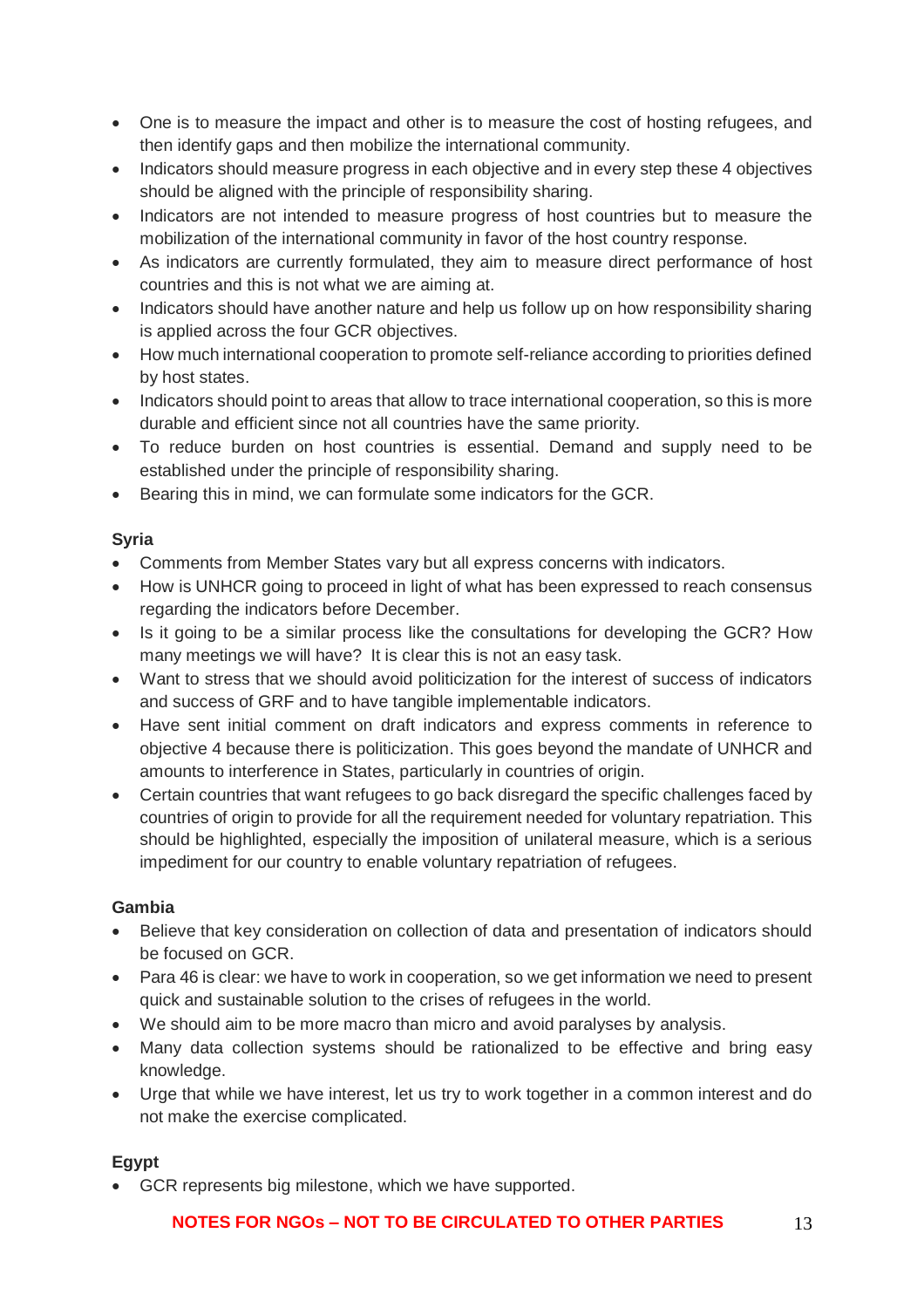- Look forward to GRF which seeks to translate commitment into concrete action.
- Indicators take into consideration the four objectives of the GCR. We recognize the complexity of the exercise.
- Echo the importance of capturing indicators that reflect easing host countries' burden.
- Also, would like indicators on how the international community is moving to one refugee approach so they receive the same degree of support.
- Refugees all over the world should receive equal or comparable level of support.
- Indicators should not be too complicated.

#### **Norway**

- Attach high significance to indicators to ensure pledges are concrete and lead to real contributions.
- Wish to see progress measured in terms of impact on beneficiaries rather than number of programmes and number of laws.
- Wish to see gender disaggregated data.
- Need to allow for revision of strategies if progress report show otherwise.
- Missing indicators on the number of resettlement countries. Should not only measure increase in resettlement places but also states offering places. This is in line with the objective to mobilise international responsibility sharing.

### **Pakistan (takes floor a second time)**

- Indicator framework is useful. UNHCR provided a good basis to enable contributions and share feedback.
- First objective is to ease pressure on host countries. Indicators should measure and delineate humanitarian and development assistance to see impact of the two streams.
- Propose to create a separate indicator to gauge additional development assistance.
- In line with humanitarian principles, like to see increased humanitarian assistance and the principles of timeliness, adequacy, flexibility and sustainability.
- Include indicator on private sector and its utilization.
- Each refugee is a human being and an indicator must measure the increase in *per capita* refugee resources before and after GCR.
- Important to build capacity of host countries.
- For refugee self-reliance need international contributions and increased economic opportunities.
- There should be an indicator to measure third country solutions provided to refugees.
- For third country solution, need to track education and livelihoods opportunities and support countries of origin to increase investment in areas of return and propose indicators to measure these services.
- Might not be useful to measure durable solutions; rather important to measure the number of refugee repatriations in safety and dignity.
- Indicators should evaluate the beneficiaries of programs. Some are generic and these need to be appropriately delineated and need to measure them to track progress.
- Not all indicators are applicable in all refugee situations. Some draft indicators do not reduce the burden on developing countries. Need indicators not only on resettlement but also for repatriation, hence the need for longer peace building.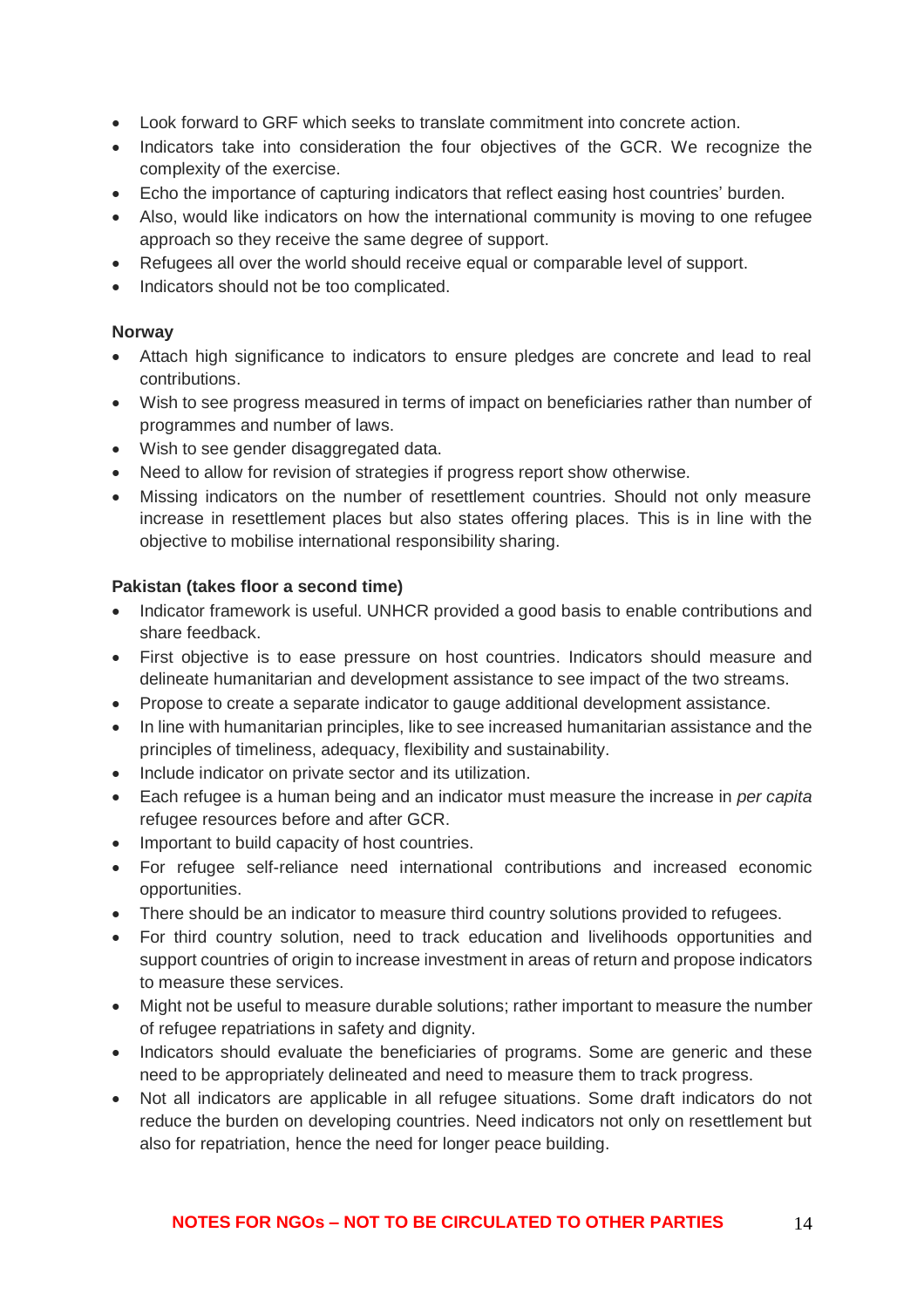• Two indicators are most important: decrease in the number of refugees in post GCR and the proportion of gaps met.

## **EU**

- Want to acknowledge, this is not an easy task and is indeed a pioneering exercise. Having a robust framework against the four GCR objectives is key to measure success and highlight challenges.
- As others, we believe there is room for improvement.
- Will provide comments in writing but highlight a few important ones.
- Fully support to have indicators short, clear, measurable and realistic and aligning with SDGs and focusing on outcomes.
- Important to develop indicators at appropriate level that will enable a global picture and suggest sticking to limited number of indicators across the four objectives.
- Some key aspects that need to be captured include progress in increasing support for host countries; inclusion of refugees in national services; and impact of different policies.
- Recommend disaggregation based on AGD.
- Welcome information on expectations on who will report and how we will gather the data to populate the indicator framework.
- Welcome further meeting but as others, put trust in UNHCR to remain in the lead and finalize the process.

#### **UNICEF**

- Will submit detailed comments in writing.
- Children make up half of refugee population so important to have child-specific indicators.
- Indicators should be disaggregated by AGD.
- Call for greater synergies with SDGs.
- Concern that we are mixing refugee and local children. This may provide ambiguous picture of reality.
- Currently list of indicators in outcome 1 omits access to certain protection and response services like birth registration, prevention of SGBV and access to vaccines.
- Under 2.3 important to include indicators on early learning as well as children that are in formal learning.
- In 3.2, important for indicator to expand to prevent family separation and access to family tracing and family reunification pathways.
- Include indicators on refugee and child participation and child and youth engagement in relation to accountability.

## **ILO**

- Our comments resonate with those made this morning.
- One of the recommendations is to have a diverse range of indicators. These should be disaggregated by AGD; it also needs to refer to specific vulnerabilities of certain refugees.
- Bulk of comments in relation to objective 2 in relation to refugee self-reliance: Need to focus on decent work. There should be explicit reference to States and support granted to States in giving access to labor markets and recognizing decent work and labor rights.
- On objective 3: while focus is on expanding resettlement, important to focus on quality and sustainability of pathways.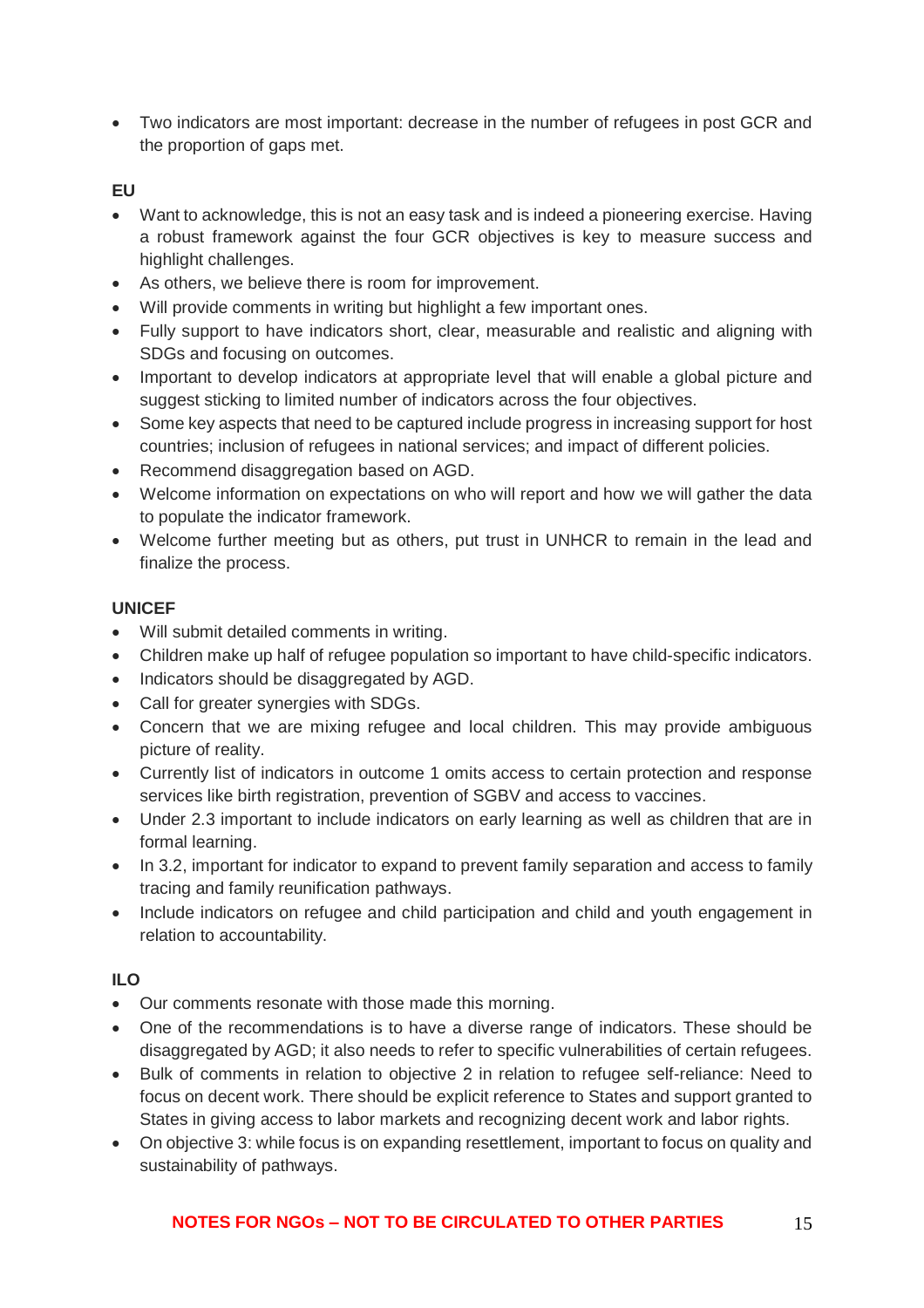• On objective 4: while there is focus on number of returns, there should be more focus on safety and voluntary repatriation and sustainability of returns. This could be done through labor market integration of refugees.

### **NGO Joint Statement**

• See: [https://www.icvanetwork.org/resources/grf-march-2019-ngo-statement](https://www.icvanetwork.org/resources/grf-march-2019-ngo-statement-indicators)[indicators](https://www.icvanetwork.org/resources/grf-march-2019-ngo-statement-indicators)

### **Global Network of Refugees**

- Refugee participation has been made possible to feed into the process directly.
- We have approached the draft GCR indicators from a practical perspective taking into consideration how they will impact our lives.
- Need for a rights-based holistic approach.
- Improved access to education and health care cannot be realized without freedom from violence and the ability to enjoy civil and political rights.
- Need for gender and diversity disaggregation of data.
- Need for indicators to capture a multi-stakeholder approach.
- Support for partnerships with refugee-led initiatives must be tracked; encourage states to partner with refugees as they design programs.
- We propose indicators that reflect the need to search for durable solutions.
- We recommend following amendments: Access to safety and security under objective 1 should include freedom from physical and sexual violence and freedom from victimization, and xenophobia. Should also include access to mechanisms to seek redress.
- Meaningful refugee participation should include the need for stakeholders to encourage refugee participation in all stages.
- At the GRF, refugees should also be able to make pledges.
- Need to address barriers to education. Refugees face several obstacles. Propose indicators that track enrolment.
- Recognition of qualification is a huge challenge, so indicators should track transferring of education credentials and qualification.
- Need to engage affected communities in conflict resolution. Include indicators to track their engagement in conflict resolution.
- Employment for returnees is an important issue. Returnees should be able to use their skills and qualifications in order to build peace.
- Returnees should have access to housing and land and property mechanisms.
- International community must consider providing housing and access to transitional justice.

## **Mr. Ewen Macleod, Deputy Director, Division of Resilience and Solutions, UNHCR**

- Will sharpen areas that respond to many well justified areas including AGD.
- Will try to balance between quantitative and qualitative indicators.
- On time frame, will also look at the immediate issues alongside medium- and long-term ones.
- Need to strike the right balance between the global and national indicators. Want to provide space at the national level to interpret the global indicators.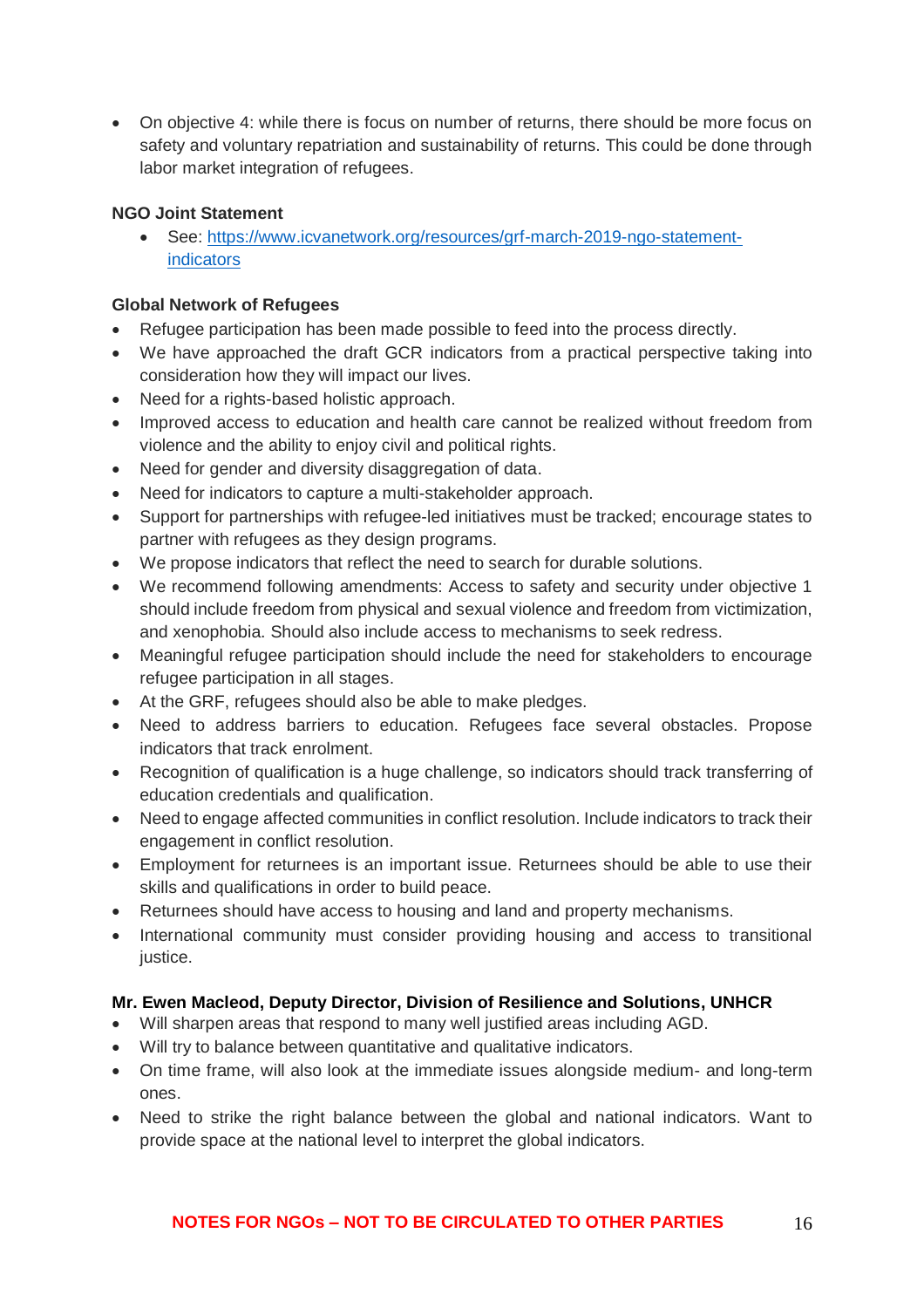- Another additional area is UNHCR role in this: we can only do this in cooperation with you. Rely on feedback that you have provided. For example, in the area of data collection cannot do this without constant collaboration with you.
- Take note of the proposal to include glossary of key terms to ensure shared understanding.
- In all the thinking around indicators, must not lose sight of priority objectives of equitable burden sharing.
- We will send out a revised version, which as suggested will be accompanied with a nonpaper that will explain the methodology applied.

# **Mr. Volker Türk, Assistant High Commissioner for Protection, UNHCR**

- Need to offer ourselves the simplicity that will enable implementation.
- In all, 38 delegations took the floor on the indicators.
- High level macro picture of success in a simplified form.
- Three areas where we need to do more: data collection; indicators need to link with the process of measuring the socio-economic impact of hosting refugees; and issue of alignment.
- It is a highly complex exercise and need to be aware that we are trying to implement GCR and not the whole spectrum of protection that exists in the refugee world.
- The June preparatory meeting is meant to deal with the question you have asked about the structure and modality of the GRF and also about deepening some of the points I have raised.
- The June meeting will provide development on pledging exercise.
- We are guided by what is contained in the GCR in terms of participation. Will also be guided by UN rules in line with what the GCR says.

### **Agenda item 3: Areas of focus for the pledging process and the sharing of good practices for the first Global Refugee Forum**

## **Mr. Daniel Endres, Director, Division of Resilience and Solutions, UNHCR**

- We are proposing key areas of focus: in these areas GCR can break new ground and where concerted international action is needed.
- Important to note that this does not mean other topics are off the table. All pledges and contributions towards implementation will be welcome.
- In order to focus and have some good success stories, we would like these areas to guide the narrative of the first GRF including showcasing of good practice and structure of the forum itself.
- First area of focus is burden sharing. GCR sets out a range of such facilities. GRF is an arrangement itself. Others include Support Platform, Solidarity Conferences, a dedicated regional and sub-regional approach, global and situation preparedness planning, initiatives to address root causes, and the mobilization of funding, which will be guided by the principles of the Grand Bargain and include innovative financing.
- First GRF will enable the sustainable application of the GCR. Set out five thematic areas around which to showcase practice and mobilize pledging: education; creating enabling environment for livelihood; access to clean energy and infrastructure; facilitating solutions; supporting efforts to strengthen the protection capacity.
- Background note sets out our vision for the kind of progress that is needed for suitable progress.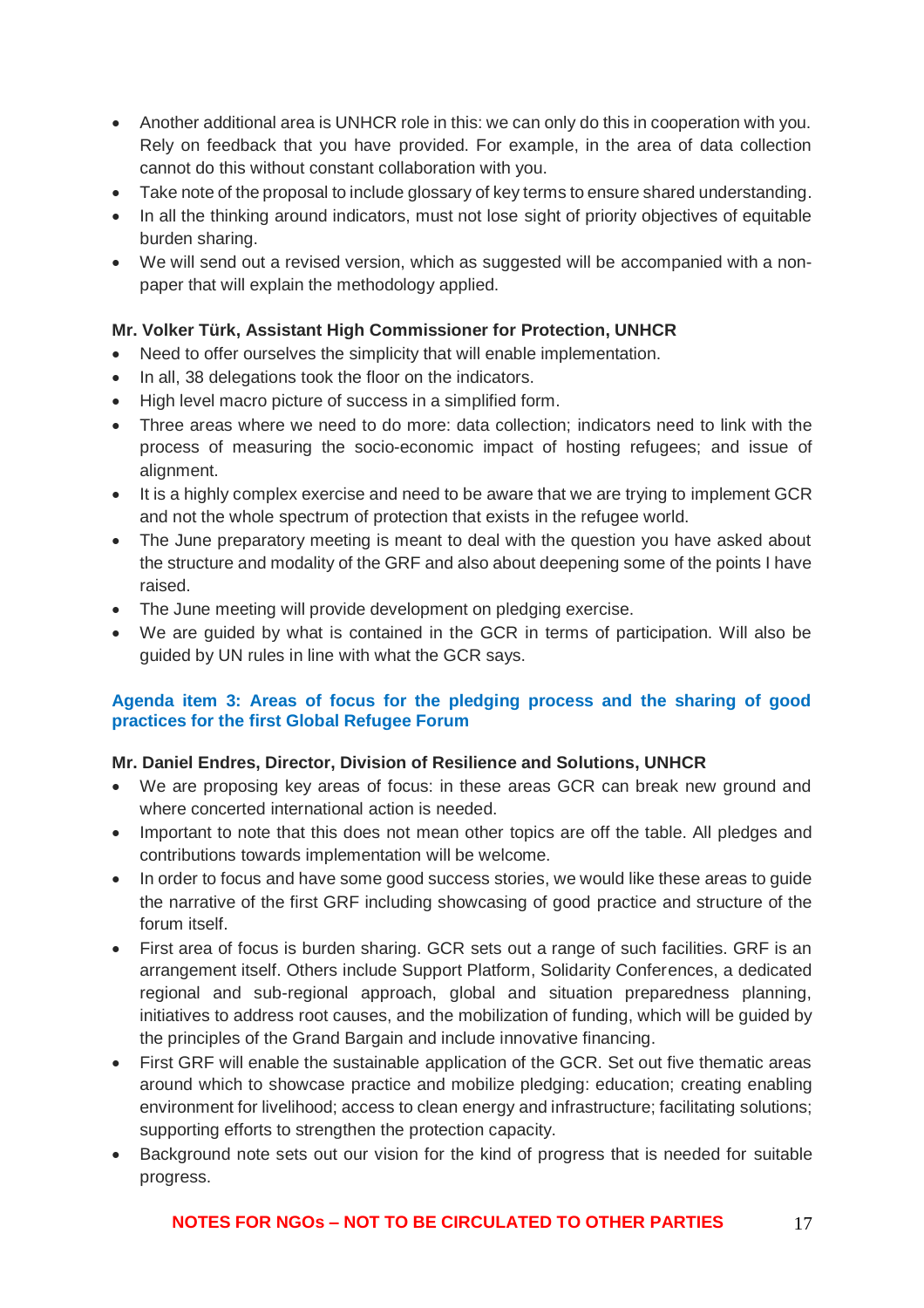- States and other stakeholders are encouraged to ensure key cross cutting areas guide the sharing of good practice and include guiding principles of the GCR.
- Focus on benefits to refugees and hosts together and centrality of multi-stakeholder and participatory approaches and AGD considerations.
- Will be developing guidance on good practices.
- Envision co-sponsorship can mobilize states in these key areas of focus.

### **UK**

- GRF has a critical role in generating pledges and delivering on the GCR objectives.
- Support alignment of pledges against objectives of GCR and welcome UNHCR guidance.
- Important that this is inclusive to maximize support and important to track delivery.
- Would be interesting to see the concept note.
- Three points:
	- 1. Additionality: there have been repeated calls from host countries to support refugee self-reliance and provide long term development funding.
	- 2. The missing middle: Imperative to broaden the support base. How can Member States support UNHCR to bring this forward? What role can co-sponsors play here?
	- 3. Support platform: A key moment for States to express support but we do not know what we are signing on to. Would be useful to understand UNHCR plans for this.

## **USA**

- Over 23,000 refugees resettled in USA.
- Recognize the efforts of hosting countries in supporting refugees.
- Imperative for us to work together to broaden the base of donors and strengthen the nexus and redouble efforts to find solutions.
- Provided \$1.6 billion in 2018. But UNHCR continues to face significant funding gaps so need to bring together new reliable donors.
- We want to see additional Member States stepping through this process and this could be through financial or material assistance, offering resettlement or complementary pathways or political and policy commitments.
- Committed to achieving the four main objectives of the GCR and would we like to see states showcase good practice rather than only an online list of good practices.
- To ensure follow through, UNHCR preliminary paper mentions tracking. Could you please share more information? It will be important that UNHCR does not duplicate tools.
- Will continue to seek burden sharing and support reforms for a transparent and effective humanitarian system.

## **Djibouti**

- Need to balance obligations between donors and hosts to better share burden and strengthen resettlement.
- GRF will be effective only if the four goals are committed at the same level, and financing is multiannual and unearmarked.
- In this context, Djibouti has included refugees in national health systems and is helping their independence by allowing them to have bank accounts. This requires multifaceted cooperation.
- Convinced that primary responsibility is incumbent on each country. Would like to draw attention to solutions; challenges should be dealt with on a regional level.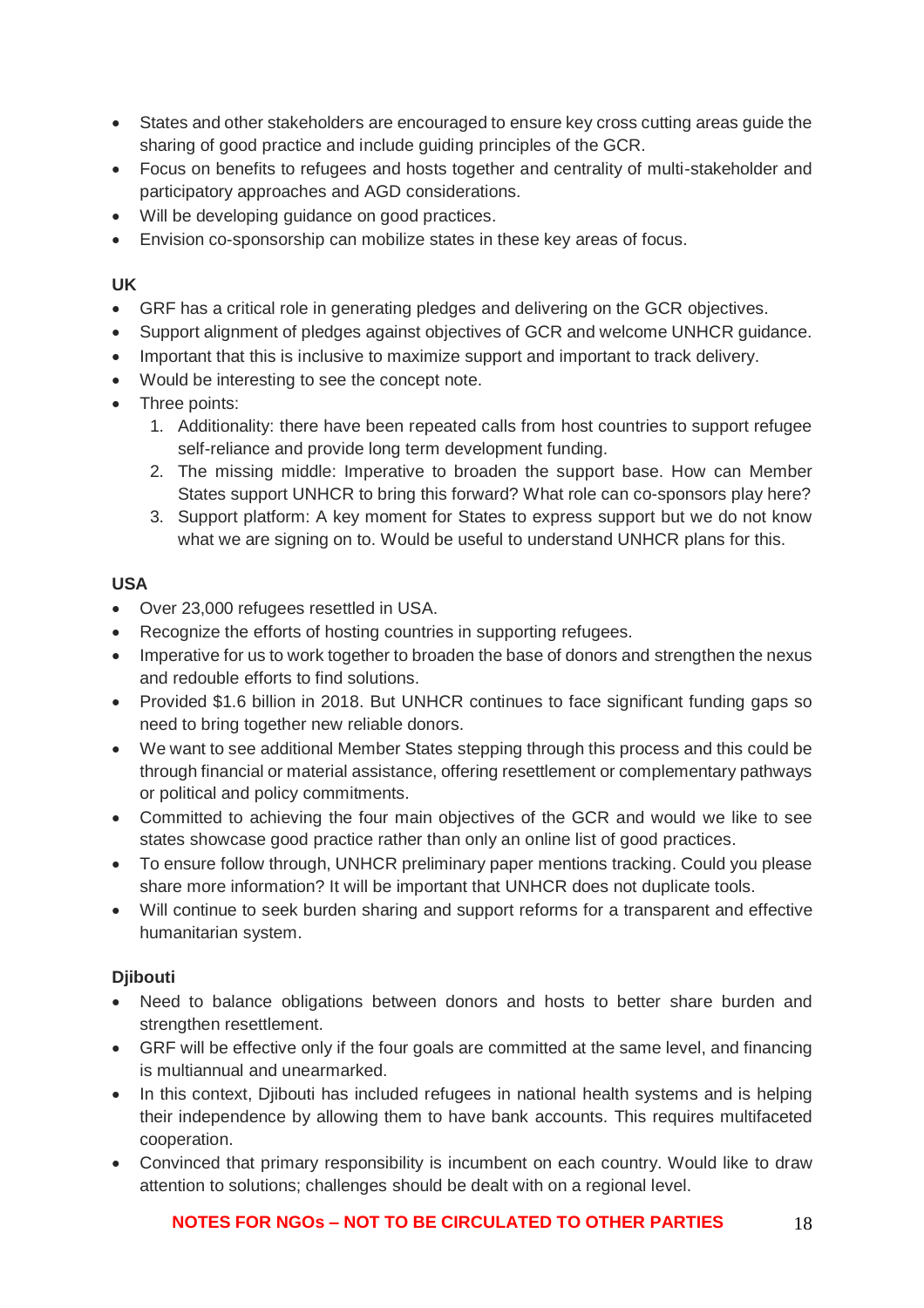- Declaration of Nairobi set up sustainable solutions for refugees.
- In December, countries held their first conference, which saw the Diibouti Action Plan where countries committed to providing refugees access to national education.
- This was followed by another education ministry conference on the implementation of the Diibouti Plan calling on countries to finalize the results.
- Regional experience should be used and highlight areas where tangible progress has been made.

## **Denmark**

- Five thematic areas underpin the four objectives of the GCR. Would welcome more guidance on pledging modalities and welcome concrete information on co-sponsorship and cross-cutting of AGD.
- Need to ensure multi-stakeholder participation and look forward to receiving quidance on pledging and showcasing good practices.

## **Brazil**

- Flexibility is key to ensuring a successful pledging exercise. This may serve as an incentive and foster wider engagement and help implementation.
- Defining thematic areas may be counterproductive. There might be some gaps.
- International support should add to national efforts and developing host countries should be offered an opportunity to indicate their needs and priorities on a voluntary basis in order to guide regional or country specific pledges.
- But also, to make sure presented pledges match actual needs.
- We suggest highlighting the importance of well-functioning arrangements.
- Keen to discuss mechanisms to pursue alternatives to camps away from borders to alleviate pressure and enhance livelihood opportunity.
- Also stress importance on health services as a crucial area to be addressed.

## **Japan**

- Implementation should not only be the remit of humanitarian actors and must also include development actors, NGOs and the private sector.
- Pledges during GRF should not be limited to governments but be open to other actors.
- With regard to type of pledges, support that pledges should not be limited to financial contributions.
- Pledging be carried out in an inclusive setting in order to allow plethora of new practices.
- Welcome the five thematic priorities. These are relevant and other themes should not be excluded at the first GRF.
- Good practice is another critical area. It would be good to include concrete examples of nexus.
- Implementing numerous programs based on nexus including vocational training for refugees and host communities.

## **Kenya**

- Reiterate that objective is to ease pressure on host countries. Therefore, pledges should not add extra burden on host countries and must translate into equitable burden sharing.
- We reiterate the centrality and prerogative of the government.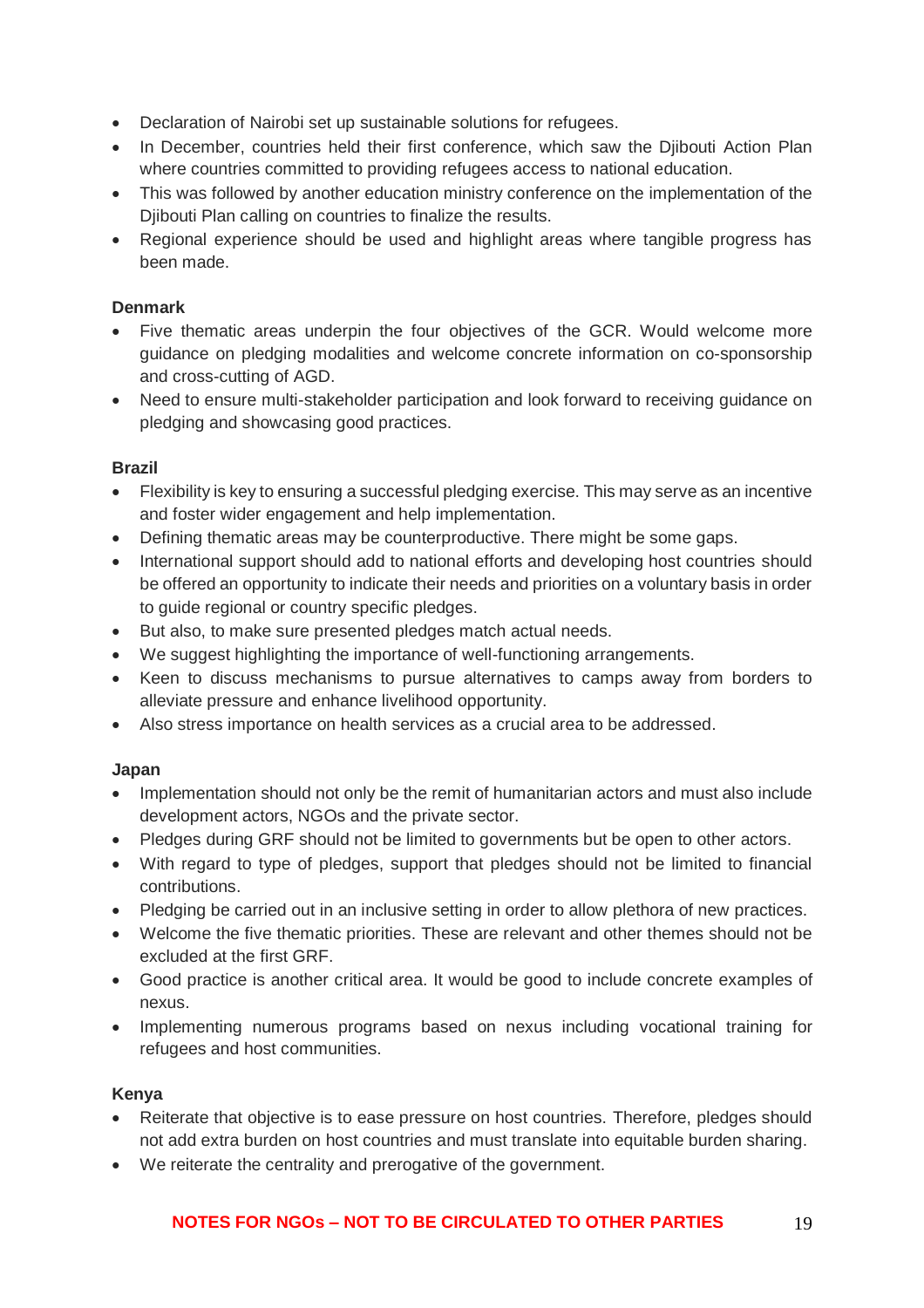- The international protection regime does not operate in a vacuum. How will GRF consider previous pledges?
- Under responsibility sharing, it would be interesting to have new and innovative ideas other than those described in the paper for humanitarian and development responses and not only large refugee situations.
- Would appreciate decisive information on the system to follow implementation.
- Search for durable solutions should feature prominently.
- Para 91 of GCR talks of the three-year resettlement strategy. How far is UNHCR in the development of this strategy?
- With regard to sharing good practice, regional offices will support States to identify good examples. How practical will this be given regional offices are yet to be established and there might be duplicity of practice?
- Would encourage close collaboration between country and regional offices to ensure coherence.

## **Korea**

- GRF will be an opportunity to exchange on good practice. Regarding the pledging process, Korea welcomes that UNHCR is planning to facilitate co-sponsorship.
- Five thematic focus, we welcome them, but also highlight some other areas:
	- 1. Need for creating conditions for safe and voluntary returns.
	- 2. Enhancing refugee self-reliance
	- 3. SGBV: Launched a new initiative to help Rohingya women rebuild their lives.
	- 4. Importance of education and provide appropriate knowledge thus paving the way for durable solutions.
- Supported access to quality education in Bangladesh, Ethiopia and Uganda. For better responsibility sharing, diversifying funding sources is important. Korea would like to cooperate with other Member States including by improving development cooperation and private sector contribution.
- Will take a closer look to see how we can contribute to the GRF.

# **Netherlands**

- Appreciate the chance to shape the GRF.
- Underline that GRF should be much more than a regular pledging conference.
- Hope that GCR and GRF will make a difference through showcasing connection between humanitarian and development actors and through involvement of the private sector.
- Spoken about engaging the international community. Would like to know what we can do to achieve pledges from all of us.
- Agree that this is an overarching goal.
- Welcome that all stakeholders can announce pledges.
- What we can do to collectively spread the word among our national private sector and academic community. Can UNHCR update on what has already been done?
- Fully support participatory approach and will see how that can be done concretely.

## **Canada**

• Idea of co-sponsors is a good opportunity to include in ToR this idea of enhancing coordination. Also encourage opportunities for joint contributions.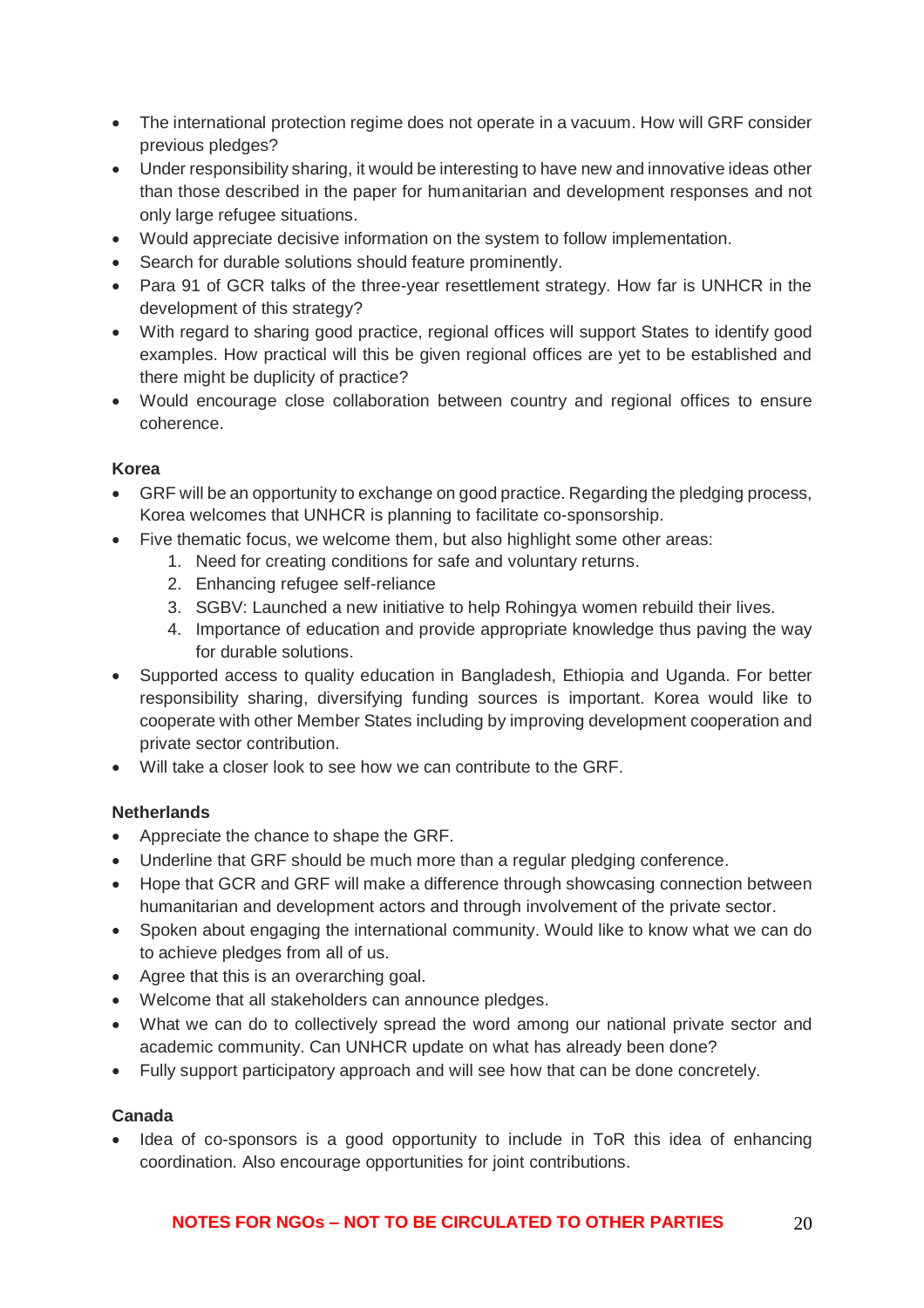- Believe this will be an important opportunity to mobilize new actors and welcome guidance on how we can mobilize them.
- Need to ensure pledges are aligned to the four objectives.

## **Pakistan**

- GRF another opportunity to reinvigorate refugee issues. Their requirements are many and imperative that our pledges may address their expectations.
- As we have explained earlier, GRF will be an occasion to launch GRF into action.
- It should not become the HC Dialogue; need to make logistical support and financial contributions.
- Would like to emphasize the importance of solutions and protection. There is no better solution than going back home and contribute to rebuilding their homes.
- The international community needs to create pull factors as soon as normality is restored in countries of origin.
- The international community should establish education and livelihood opportunities to help refugees restart their lives. Collective action brings results. Repatriation is the most preferred solution.
- Would like to draw attention to the themes of prevention and need to make dedicated efforts to address drivers of refugee movement. Biggest driver is conflict.
- We should undertake a political commitment for resolution of conflict.
- Over the years accumulated number of unique experiences along with host countries and partners including biometric registration, education and repatriation.
- Refugees hope for improved financial prospects and financial support to address their suffering.

## **Lebanon**

- Notice focus on pledging, but this is not the only component so need to elevate. GRF should not just be a pledging *rendez-vous*.
- Concept and background notes are two positive highlights. Pledges are not expected to be only financial but also technical and can be made jointly.
- UNHCR will have a huge responsibility to follow up on GCR so tracking mechanisms will be crucial.
- While waiting for practical solutions, main need is to seek a right balance between a global conference for all protracted situations and need to focus on urgent topics.
- Being a platform to address refugee crises worldwide it should be able to address specific situation to provide incentives to take part without fear of their concerns being diluted.
- We agree to GCR's aim but the main challenge is to broaden the support base of donors.
- Means preparatory work must be done ahead of GRF. What are UNHCR's efforts on this?
- In the background paper, focus areas have been mentioned. Approach is appealing but how will this be translated into reality?
- Each host country must identify its own areas of needs. So, are host countries supposed to come with a list of needs? Will need more information on this?
- Since there is major component on good practice, would like to know how such activities will be shared including through the digital platform?
- Welcome the mention of focus areas as topics for co-sponsorship arrangement.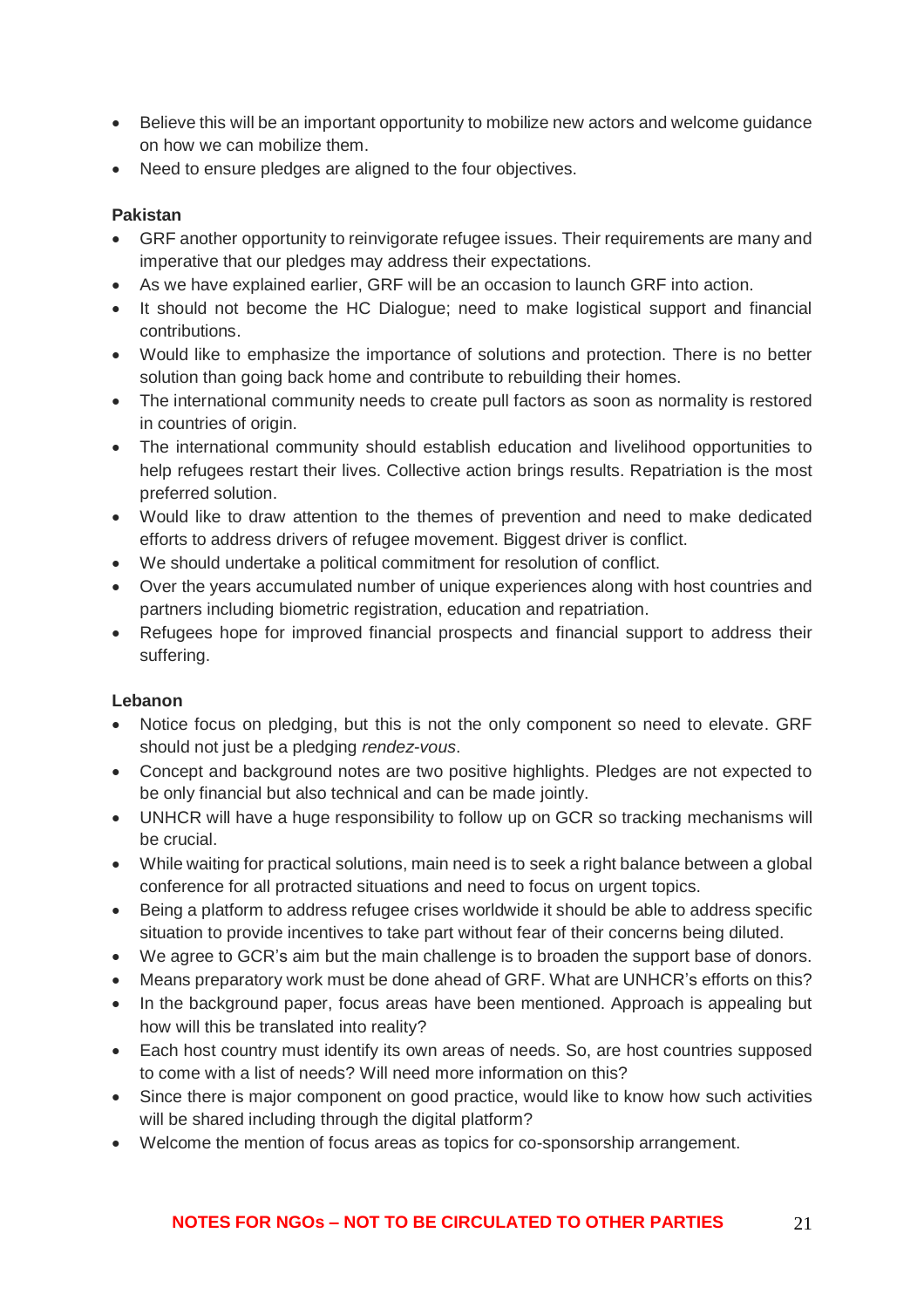## **Australia**

- GRF is an important opportunity to galvanize state support and work towards equitable solution to refugee crises.
- Through sharing good practices, we can develop best practice models. Through consultations, we can make a big impact on the lives of refugees.
- Look forward to sharing good practices. We would welcome further discussion on how we can contribute to the GRF particularly whether it will make an impact on the lives of refugees in our region.

## **Algeria**

- Upcoming GRF is vital to support host countries; wish to know what are the special activities dedicated to priorities.
- In view of making pledges to match the expectations of the GRF, ensure qualitative participation to this event and to better follow-up leading up to 2023.

## **Germany**

- Like to welcome innovative pledges that bring different actors, regions and NGOs.
- Support thematic areas and look for further guidance.
- Pledges and best practices should reflect core aspiration and we ourselves are reflecting how we can contribute to these goals.
- Will come forward with good practice but also motivate others to engage and that is our main focus for the forum.
- We support an approach that is as comprehensive between the two areas and would encourage states to become co-sponsors.

## **Switzerland**

- Stress multi-stakeholder approach to GRF including the involvement of the private sector and host community. Host communities and refugees should not just be present but must remain engaged.
- Insist on limiting areas and avoid multiplication of pledges as this will lead to dilution of responsibility. Would be good to clarify the themes further which are broad and avoid a narrow interpretation.
- Stress the positive role of sports and the constructive sprit that needs to prevail. We do not want just another UN conference.
- It should be a place to inspire. Perhaps we should open with a football match with refugees and ministers. This is showing constructive cooperation and there should be links between the forum and with the population of the host country.
- We will be engaged to ensure this event is a success and you can count on our support.

## **Costa Rica**

- In the area of best practice, our immigration office covers all person who do not qualify for refugee protection, around 40,000. National legislation trying to be a multidimensional phenomenon.
- Focusing on improving capacities of neighboring countries to large movements of people.

## **China**

• Place high hopes on GRF.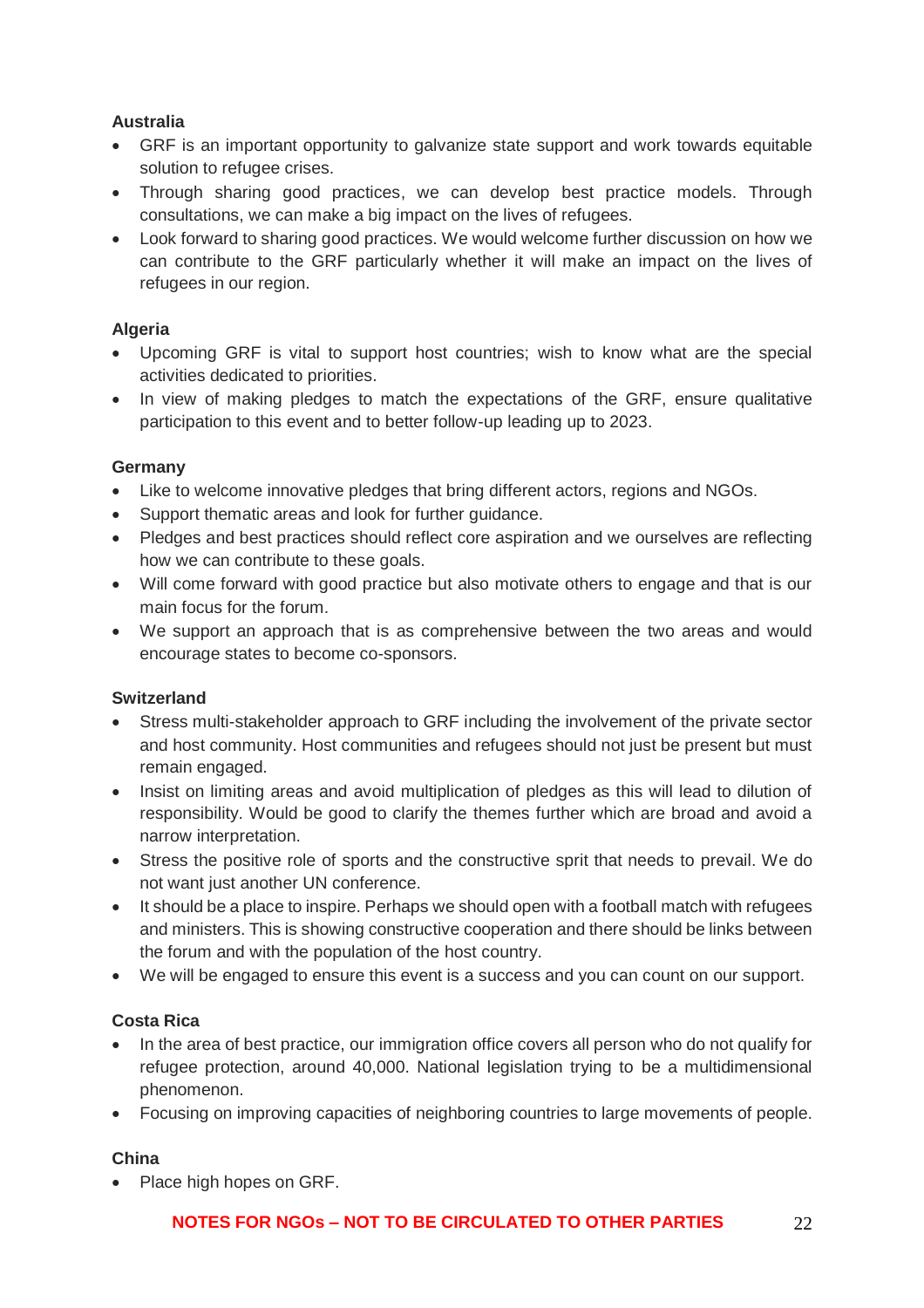- Think that it should provide us a critical opportunity to address not just symptoms but also root causes.
- That includes the conflict between countries at regional level and development imbalances which may contribute to refugee situations.
- And to address these, we encourage focus areas to include poverty reduction and capacity building in development areas for developing countries.
- Should also encourage DAC countries to honor their ODA commitments.

## **Turkey**

- Thematic areas are important, but pledges should not be limited to these areas. And thematic areas do not include health.
- Being host to 3.5 million Syrian refugees and being the largest refugee hosting country, have many good practices to share and we have already been sharing this.
- As other states have mentioned we require further guidance on how to proceed.
- Wondering how pledges at the Brussels conference will be reflected in the GRF.

# **IFRC**

- Welcome the collaborative approach. Voices of refugees and refugee-led organizations are important and hope these voices will continue.
- First GRF will be an opportunity to ensure timely and predictable funding for humanitarian and development responses through multiyear funding.
- This will be guided by Grand Bargain commitments. As an organization working with refugees in many contexts, we are aware of the gap between funding and there are many actions needed.
- Would like to note that Grand Bargain promotes unearmarked funding. Also includes funding to national and local actors as a means to ensuring assistance.
- Therefore, hope quality of funding will include funding to local organizations and adequate provision of their overhead costs.

## **Norway**

- Share the ambition that GRF should mobilize more states for responsibility sharing.
- Believe GRF provides opportunities to mobilize funding and crucial to broaden the base of countries and resettlement places.
- Getting states to pledge is half the battle and they need to deliver the pledges too.
- Would like to track progress on pledges between forums.
- Welcome thematic pledges and from our perspective, protection requires particular focus.
- For GRF need to build partnerships and will work with host countries, NGOs and the private sector.
- We stand ready to continue the dialogue with UNHCR.

# **ILO**

- Welcome the promotion of decent work and job creation and the explicit reference to ILO guiding principles.
- Recommendation 205 on decent work can be an entry point for entire displacement cycle.
- Pleased to see jobs and livelihoods as a thematic area. ILO has been supporting UNHCR refugee response particularly on access to livelihood opportunities and access to finance.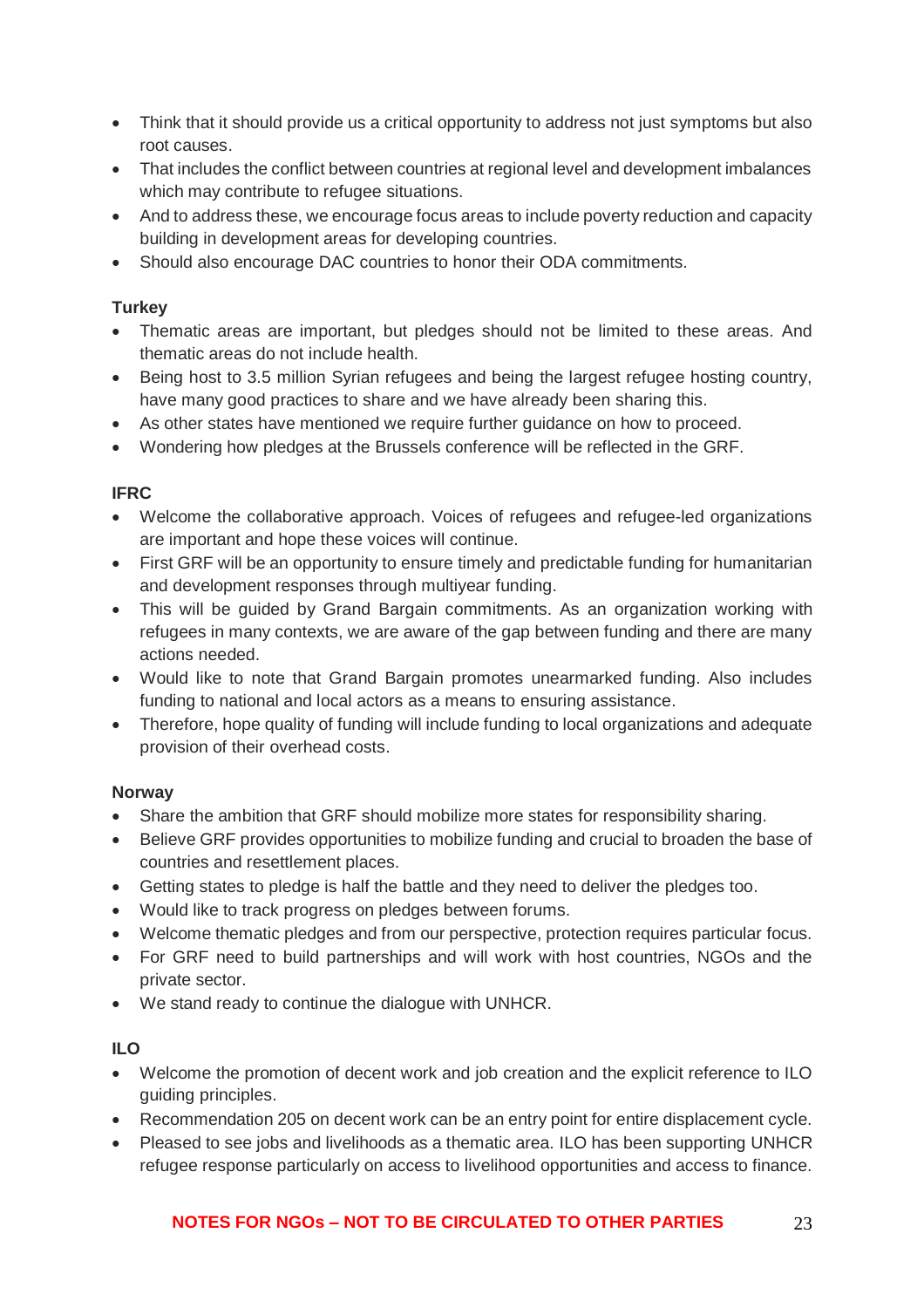- A MoU with UNHCR has led to greater collaboration for improved labor access for persons of concern.
- ILO has increased its activity in Jordan and Turkey to help refugees access markets.
- Play a major role in nexus while ILO tripartite structure gives opportunity to address refugees labor market challenges. This can provide critical linkages between actors.
- Expect to present Turkey report in June.
- Expanded further to other refugee situations notably in jobs and livelihoods. Project supported by the Dutch government.
- Concerned with rights of all workers and supporting the complementarity of both compacts. These two compacts can help drive principled and humane response for all people on the move in countries where various displaced populations reside.
- In Libya, expect to address some migration issues faced by refugees particularly forced labor and creating avenues for access to decent work.

## **UNICEF**

- Stand ready to engage with Member States to contribute to the implementation of GCR on all matters related to children.
- Pledges must recognize that vast number of refugees are children. Access to education is important, but also need to strengthen health systems for child protection.
- Cannot afford to recreate parallel structure; stand ready to support UNHCR and host countries and leverage partnership with line ministries and private sector to build local capacity.
- Now is the moment to prove through joint action that we embrace the logic of the GCR. This requires multi-stakeholder approach.

## **NGO Joint Statement**

• See: <https://www.icvanetwork.org/resources/grf-march-2019-ngo-statement-pledging>

# **UNHCR Global Youth Advisory Council**

- We bring youth perspective.
- GCR emphasizes multi-stakeholder approach including partnership with refugee-led initiatives. They are most effective when refugees are included in the responses.
- Refugee-led organizations can add value by providing technical expertise and grounding in community experience.
- In education, refugees are leading the initiative to include refugees in all levels. In Uganda, developed a curriculum and run a bridge program for refugee children.
- Scholarships that support young refugees enable to take this leadership role and DAFI funding has enabled children to pursue education programs.
- In Turkey, innovative recruitment matches vocational training with jobs.
- In Austria, Deloitte funds projects that are led or include refugees. Refugees learn coding and they can earn a living.
- Refugee youth promote an active role in finding solutions. In Africa, Youth Action works at community level to shift from a culture of conflict to a culture of peace.
- It is essential to engage men, women and youth in peace building. South Sudanese have formed a group to hold state accountable.
- Resettled refugees can bridge gaps.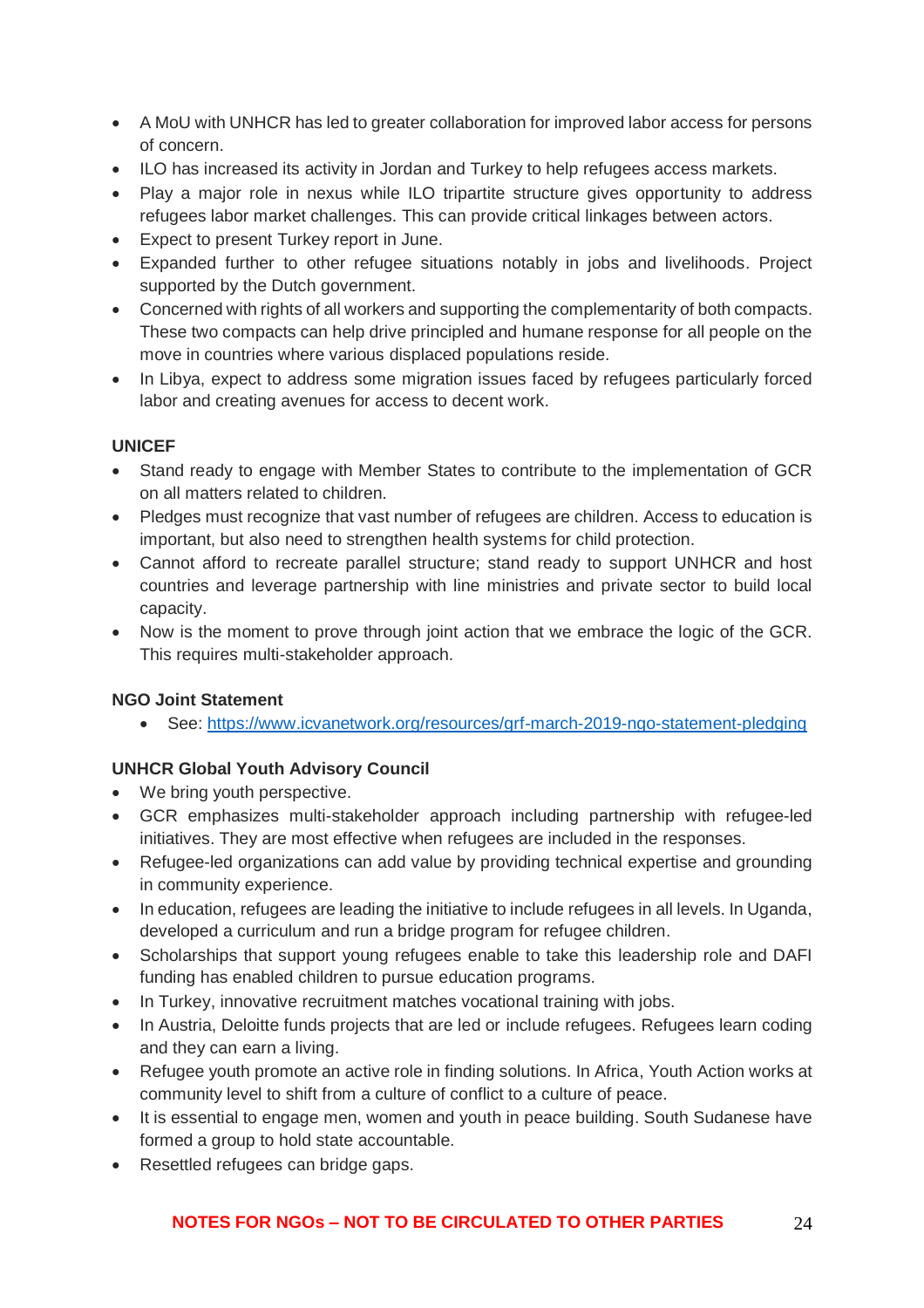• Refugees can facilitate community-based protection.

### **Global Parliament of Mayors**

- City representatives came in Marrakesh and committed to a declaration with four action areas to implement the GCR.
- Reception; meeting refugee needs; inclusion; and working together in regional and global partnerships.
- Cities are interested to know about pledging process. Topics could relate to work to improve inclusion in our communities and will build on expertise of cities.
- Working in partnership with national government to help refugees' access labour markets.
- Need to track outcome for refugees including data collection.
- Finally, expanding city-to-city cooperation and pursuing cooperation with other stakeholders including through the GFMD.
- Believe important for all stakeholders to enable city participation and support Whole of Government approach.
- Collaboration with refugees is critical for outcomes.
- Governments should consider including cities as part of their delegations.
- Facilitating city access to financing; and facilitating dialogue with diaspora communities that create local to local cooperation.
- We stand ready to play our role for the benefit of refugees.

## **Mr. Daniel Endres, Director, Division of Resilience and Solutions, UNHCR**

- It was clear that purpose of GRF is to broaden the base and establish equitable responsibility sharing. Idea is not to have a one-off rendezvous but make the GRF a sustained collaboration for a new type of refugee response.
- Requires many new stakeholders participate in this new collaboration and see the example of collaboration between humanitarian and development actors in many CRRF countries, where thanks to initiatives like the World Bank's IDA18, more than \$7 million dollars have been mobilized in addition to humanitarian funding and this is what we need to systematize and globalize.
- Also seen private sector engagement and just heard form city representatives. City networks making a large difference.
- This is a new multi-stakeholder approach which demands broadening of actors.
- This should apply to all actors equally. Thank countries like Japan, EU who have been pioneers in showcasing nexus.
- Number of states spoke about the need to mobilize the middle. There are many actors that can be more engaged.
- How can we reach out to those additional actors?
- In terms of mobilization mechanism, in the gearing up to GRF would like to have coconveners. Will come back to you in a month's time with more details on this.
- Co-sponsorship is a model to address the missing middle and increase the engagement.
- On the thematic approach, welcome comments. Do take away that need to reflect health.
- We do see that mobilization at the global level is best expressed through themes.
- But at the national and regional levels, there must be more tailored approach which responds to actual requirements at the country level. The purpose of developing pledges at country level is exactly for that adaptation.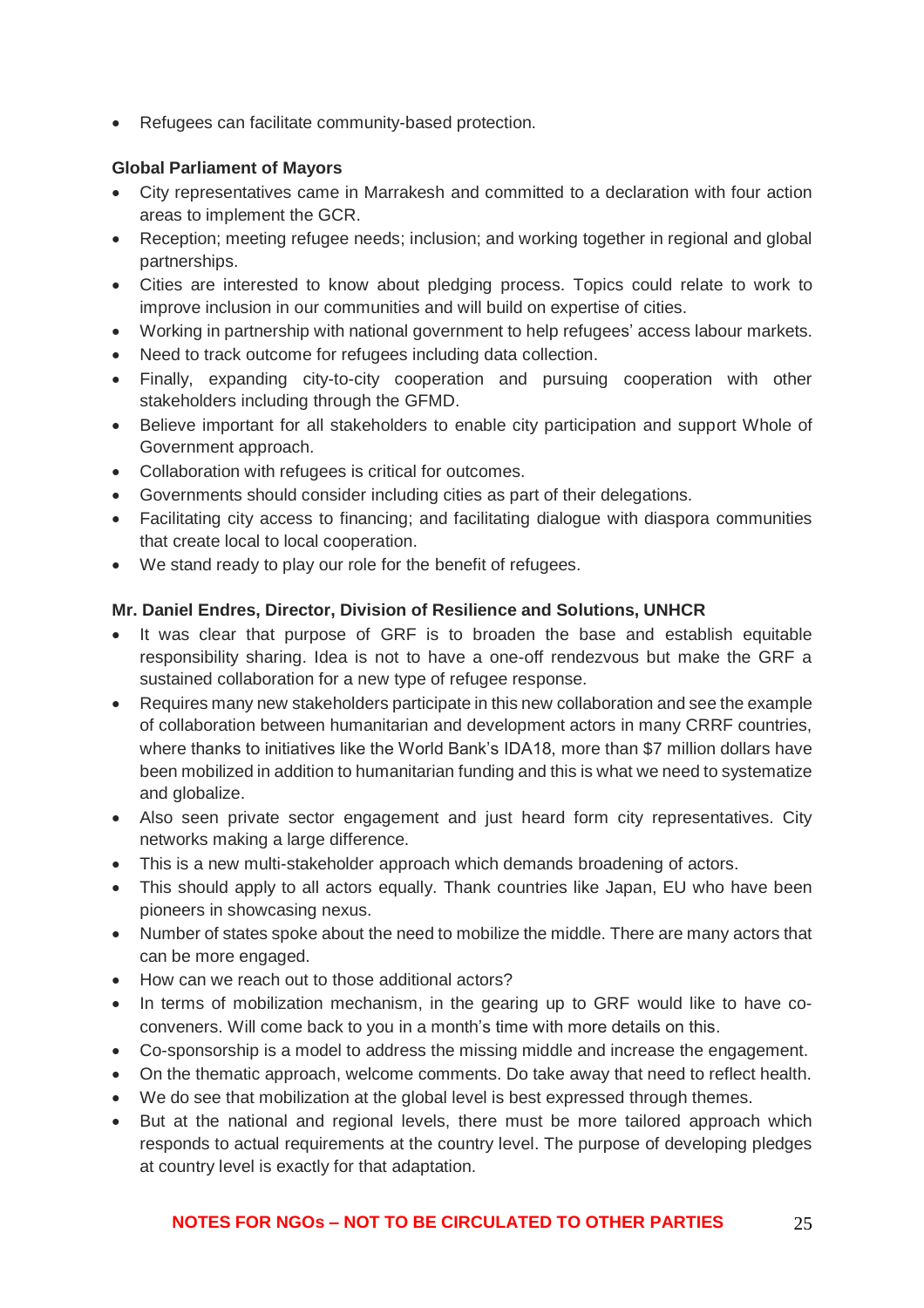- On technical follow up, hear voices that ask for concrete guidance on pledging.
- Helpful to have feedback on thematic approaches on global responsibility priorities and plan to reach out with some more concrete guidance on pledging by mid-April.
- Good practice and tracking indicators should be connected so that there is logic in the approach we have.
- Specific question in terms of Support Platform. Compact is prescriptive in what it should be.
- In terms of financial pledges, we will not start a new mechanism and system. Need to build on existing pledging mechanism that exists already.
- But obviously as UK said on additionality, it would be important to highlight what can be contributed additional, what is in pipeline and requires renewed effort. This is the broad way how we will approach financial pledges.
- Need to look at best practices. Have good practice with development actors. Now how can we build on this and make this systematic and build pledges on good practices.

## **Ms. Perveen Ali, Head of Global Refugee Forum, UNHCR**

- Multi-stakeholder engagement: where are the entry points for different stakeholders.
- We foresee there are opportunities through this preparatory meeting. There will be NGO consultations. On the final day, we will be having a number of discussions on NGOs can be engaged.
- GRF will also feature on the agenda of regional NGO consultations.
- There will be many other ways for NGOs to step in to develop pledges.
- NGOs and private sector, for example, could become co-sponsors and mobilize with States in the formulation of joint pledges.
- They can be instrumental in identifying good practice with a view towards the next Forum.
- They can also engage in developing thinking in operationalizing the initiatives of the compact. For example, in the three-year resettlement strategy, academic network, the Asylum Capacity Support Group and developing evidence.
- There will be a number of ways to pledge, and it will be up to the creativity of NGOs and other stakeholders. What capacities could you bring and how do you think partnerships can be leveraged to take this forward.

# **Mr. Volker Türk, Assistant High Commissioner for Protection, UNHCR**

- Like to thank you for your active engagement.
- Would like to rise to the challenge of the Swiss delegate to ensure we are thinking outside the box to the extent we can bear it within the confines of an Inter-Ministerial Conference. There might be other ideas.
- GRF is going to be one major event for refugee protection. On humanitarian and nonpolitical foundation, and in particular 1951 Convention, let's not forget we are commemorating the 50<sup>th</sup> anniversary of the OAU Refugee Convention.
- There are many things coming together and need to see what we can do in the spirit of responsibility sharing with proper participation of a broad range of partners.
- Need to look at the gender equality dimension including AGD and disabilities in particular.
- Will take this seriously in the guidance note and all this will not be lost, and we will look at it carefully to the extent we can.